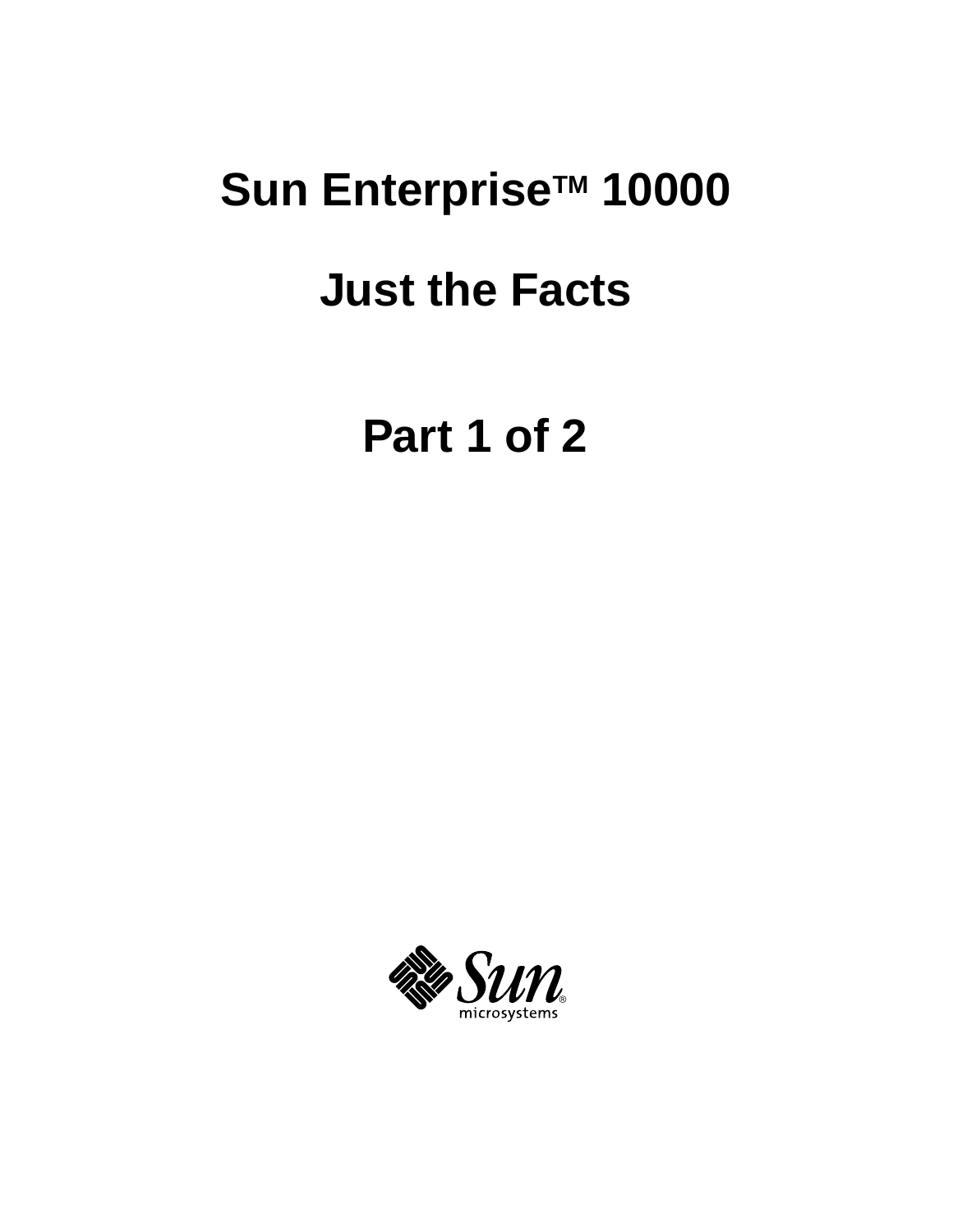#### **Copyrights**

© 1999 Sun Microsystems, Inc. All Rights Reserved.

Sun, Sun Microsystems, the Sun logo, Sun Enterprise, Solaris, Gigaplane-XB, SunSpectrum Gold, ServerStart, Ultra, Gigaplane, Sun StorEdge, Sun Enterprise Tape Library, SunVTS, NFS, SunDiag, Solstice, Solstice Site Manager, Solstice Domain Manager, Solstice Enterprise Manager, Java, HotJava, WebNFS, Solstice AutoClient, and OpenBoot are trademarks, registered trademarks, or service marks of Sun Microsystems, Inc. in the United States and other countries.

All SPARC trademarks are used under license and are trademarks or registered trademarks of SPARC International, Inc. in the United States and other countries. Products bearing SPARC trademarks are based upon an architecture developed by Sun Microsystems, Inc.

UNIX is a registered trademark in the United States and other countries, exclusively licensed through X/Open Company, Ltd. Netscape is a trademark of Netscape Communications Corporation.X/Open is a registered trademark, and the "X" device is a trademark of X/Open Company, Ltd.

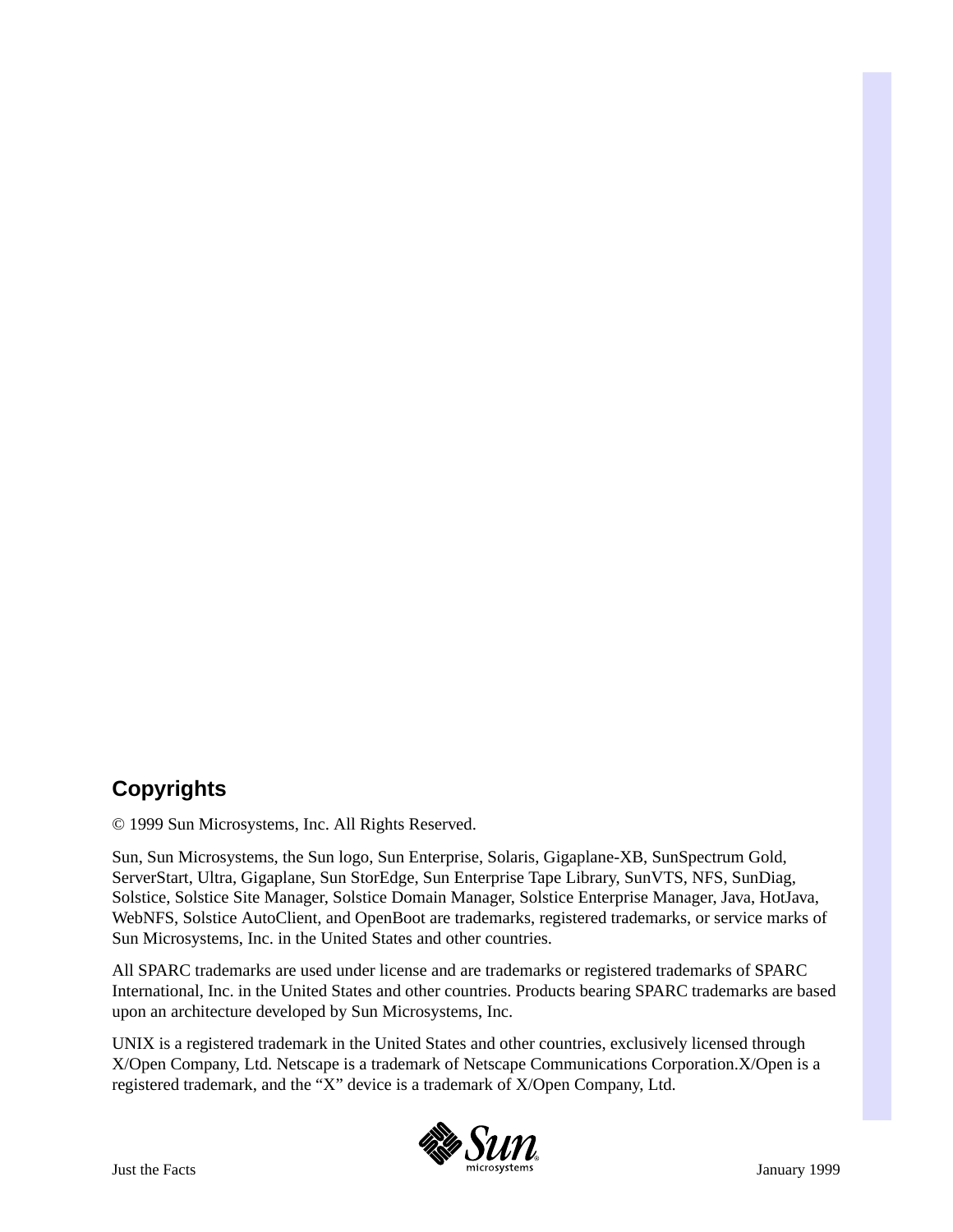#### **Positioning**

**Overview**



**Figure 1.** The Sun Enterprise 10000 System

The Sun Enterprise<sup> $\mathbf{M}$ </sup> 10000 system is a SPARC $\mathbf{M}$  processor-based, scalable symmetrical multiprocessing  $(SMP)$  computer system running on the Solaris<sup> $M$ </sup> Operating Environment (UNIX<sup>®</sup> System V, Release 4). It is an ideal, general-purpose application and data server for host-based or client-server applications such as on-line transaction processing (OLTP), decision support systems (DSS), data warehousing, communications services, or multimedia services.

The Sun Enterprise 10000 can be configured with up to 64 processors, up to 64 GB of memory, over 60 TB of on-line disk storage, and a wide range of UNIX application software. All functional areas of the Sun Enterprise 10000 system are field upgradeable, and most upgrades can be performed without disrupting users or halting the system.

The Sun Enterprise 10000 system incorporates RAS features that are unique for a UNIX server. Two examples are Dynamic Reconfiguration (the ability to on-line service boards) and Dynamic System Domains (whereby the Sun Enterprise 10000 can be logically partitioned into multiple smaller servers).

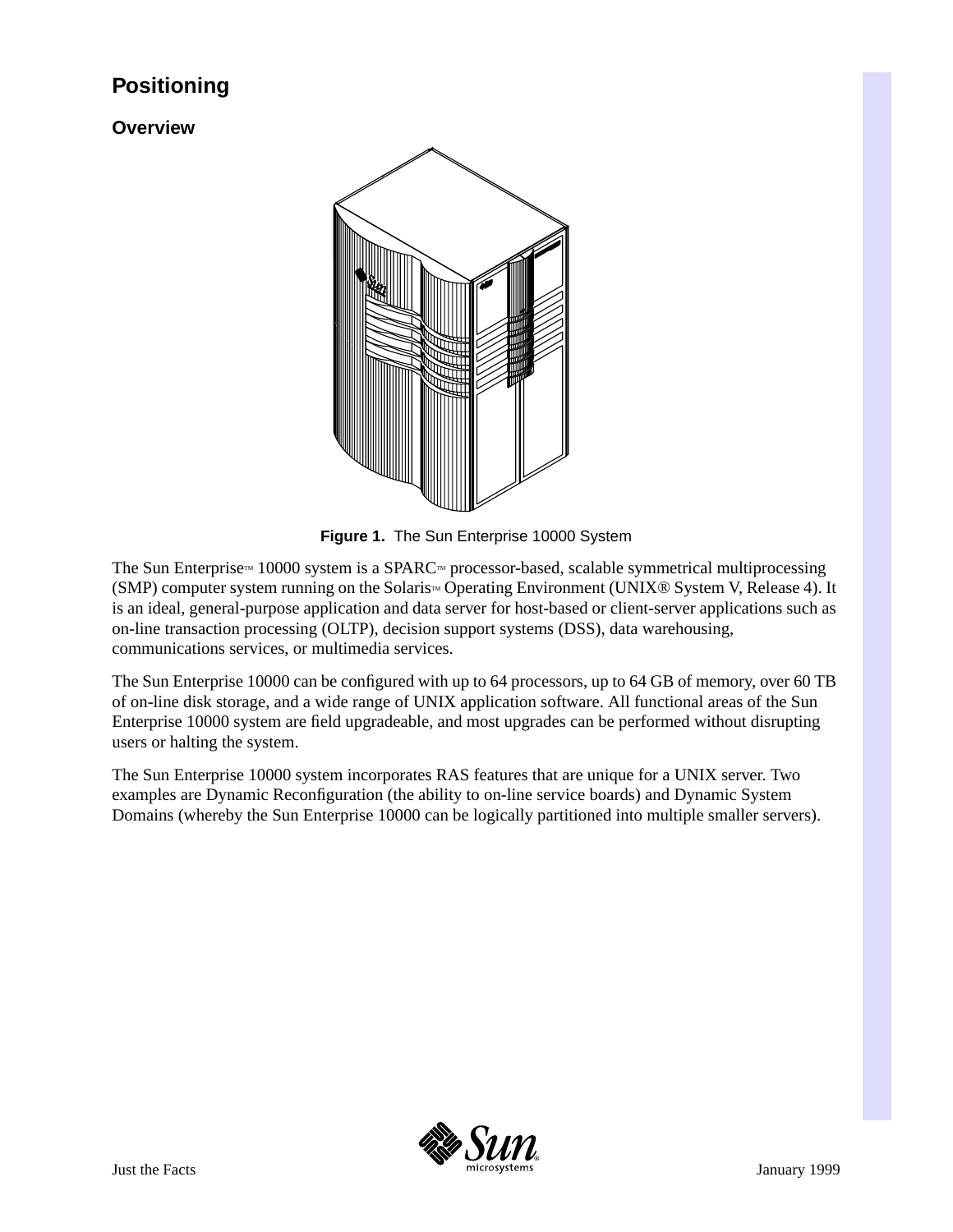#### **Overview** *(cont.)*

The Sun Enterprise 10000 system combines the power of Gigaplane- $XB<sub>m</sub>$  interconnect technologies with hardware and software based on UltraSPARC $\sim$  technology. By using the Gigaplane-XB interconnect at the core of the system, the Sun Enterprise 10000 system provides a data bandwidth of up to 12.8 GB per second. In addition to a large system memory, each Sun Enterprise 10000 processor utilizes an efficient, fully coherent, local cache to support scalable multiprocessing in an SMP environment.

The physical package of the Sun Enterprise 10000 system houses the system and control boards, the centerplane, the DC power supplies, and the cooling fans. There is also room in the system cabinet for more than 288 GB of disk storage. The I/O expansion cabinets can hold additional disks and tape drives.

Each Sun Enterprise 10000 system has an external system service processor (SSP) to perform system management functions while monitoring the Sun Enterprise 10000 host for problems and to take corrective action when needed.

The Sun Enterprise 10000 may be clustered for Availability (failover) or Scalability. Up to four nodes can be clustered.

#### **Target Markets and Users for the Sun Enterprise 10000 System**

The Enterprise family of servers is targeted at strategic markets chosen by Sun: Manufacturing, finance, telecommunications, government, education, health care, retail, design automation, and oil and gas. The following positions the Sun Enterprise 10000 versus the Sun Enterprise 6000 in the target markets.

The Sun Enterprise 10000 system is one of the highest performing SMP system on the market. It offers enhanced scalability and performance in a large-scale, centralized, enterprise server for parallel processing of commercial and technical applications. Commercial parallel and technical applications will use the scalability of the Sun Enterprise 10000 system along with its standard operating environment and commodity hardware components. Also, technical parallel applications rely heavily on the floating point performance of the Sun Enterprise 10000. Commercial parallel applications include large-scale data warehousing, high-volume OLTP, server consolidation, and financial analytic applications.

OLTP customers are now facing high-volume issues associated with providing short response times and high availability for thousands of users. The Sun Enterprise 10000 system addresses these issues by providing mainframe-like RAS capabilities and the ability to handle very high transaction volumes and thousands of concurrent users with a better than two second response time.

Data warehousing customers appreciate the Sun Enterprise 10000 system's ability to provide greater levels of delivered bandwidth where fast query performance is desired. Additionally, the Sun Enterprise 10000 system's large data volume, commodity RDBMS solutions, and mission-critical, high availability make it an even more attractive solution to their needs.

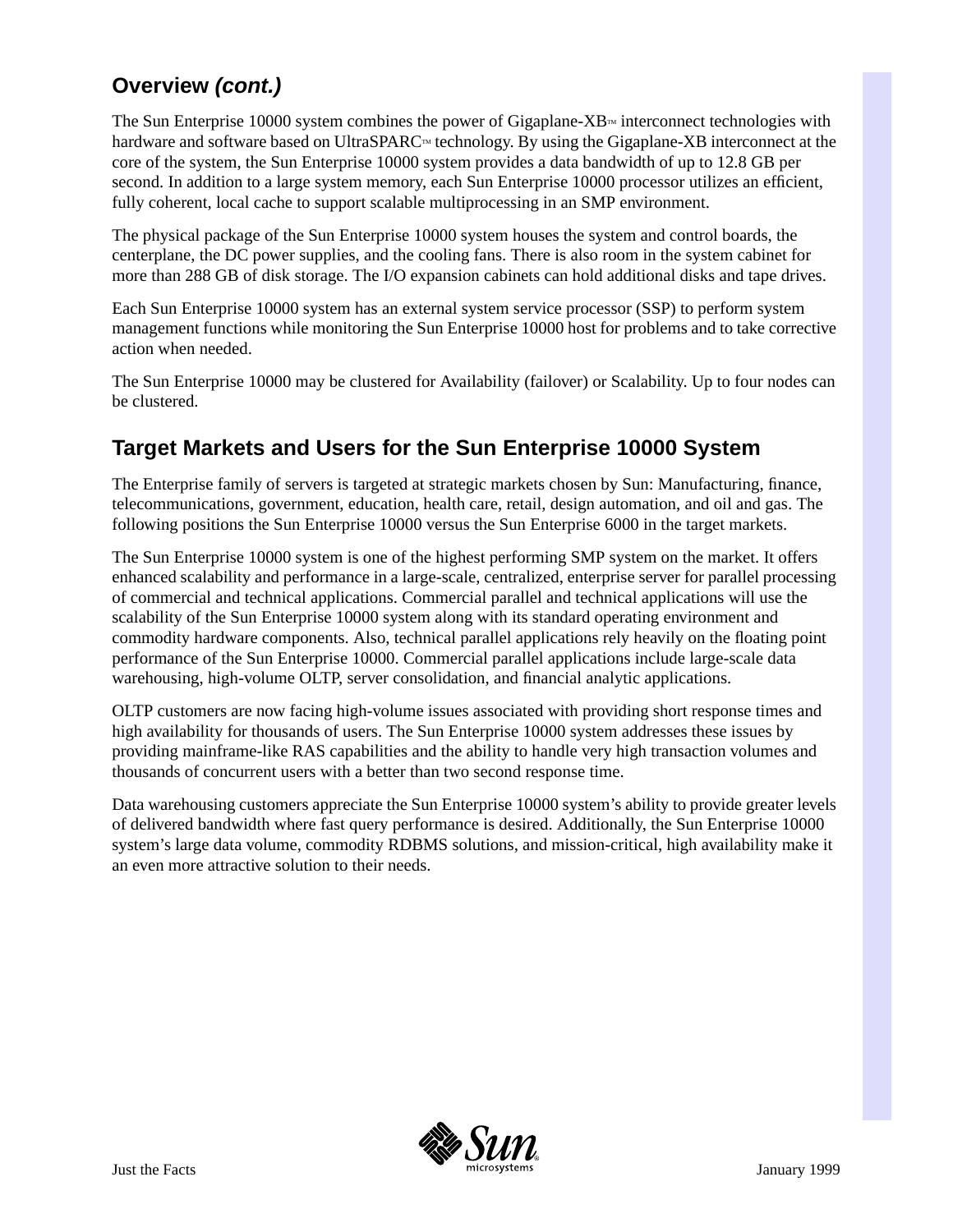#### **Target Markets and Users for the Sun Enterprise 10000 System** *(cont.)*

Because the Sun Enterprise 10000 system supports a larger number of processors, memory, and I/O than the Sun Enterprise 6500 system, the Sun Enterprise 10000 system is recommended for those customers who require 24 or more processors at the time of purchase, or within 18 months of the time of purchase, and expect large, simultaneous I/O and processing operations.

The Sun Enterprise 10000 system offers more than two times the CPU and memory expandability of the Sun Enterprise 6500 server. It delivers the highest level of compute and I/O performance in the Sun Enterprise family of servers. The Sun Enterprise 10000 system should be recommended when the Sun Enterprise 6500 does not offer the necessary amount of growth in CPUs, memory, or I/O bandwidth. In addition, if higher levels of availability are needed compared to the Sun Enterprise 6500, customers should be guided to the Sun Enterprise 10000 system.

#### Technical Computing Customers

Technical computing customers seeking high performance compute servers are typically not divided by markets or applications, but by response time, room for growth, and cost.

The Sun Enterprise 10000 system has a peak performance of up to 51.2 GFLOPS. Computationally intensive applications, where the Sun Enterprise 10000 system is preferred are those that are highly parallelized or those where large numbers of users are accessing particular applications. Common technical vertical markets include CAD, EDA, petroleum, and computational chemistry to name a few.

For technical customers, the Sun server family is positioned as listed below. For further information, refer to the *High Performance Computing 2.0 Just The Facts*.

- HPC 450: A flexible workgroup server delivering exceptional performance at an affordable price
- HPC 3500: A powerful mid-range server with exceptional availability
- HPC 4500: A highly expandable mid-range server with a compact design
- HPC 5500/6500: Expandable, high-performance systems with mission critical availability and integrated storage
- HPC 10000: Sun's most powerful and highly available server for high-performance computing which incorporates additional RAS capabilities, like dynamic system domains, dramatically increasing system availability for compute intensive applications

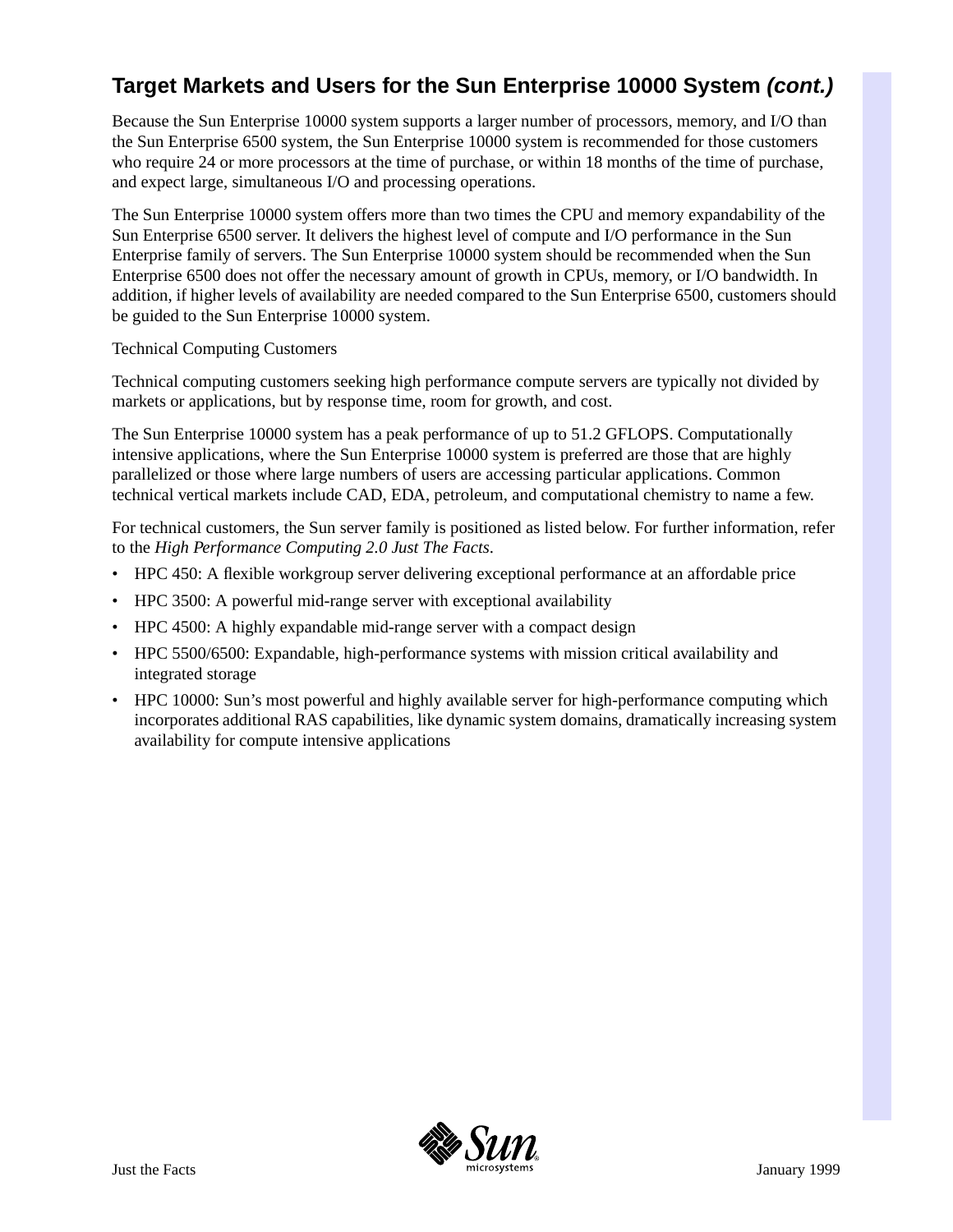#### **Performance**

The Sun Enterprise 10000 architecture is designed to offer balanced system performance. These systems feature outstanding integer and floating-point performance, supporting up to sixty-four, 250-MHz, 336-MHz, or 400-MHz UltraSPARC CPUs with 4 MB external caches. The Gigaplane-XB runs up to 12.8 GB per second. High-speed networking is supported by 10/100-Mb Ethernet, FDDI, ISDN, token ring, and ATM interfaces. Fast I/O capability is supported through 64-bit SBus, fast/wide SCSI, UltraSCSI, and fibre channel arbitrated loop (FC-AL) interfaces. Optionally available for selected uses is the PCI I/O bus. This can support 32-bit or 64-bit-wide adapters at a clocking frequency of 33 MHz or 66 MHz. The table below shows a performance and feature comparison of the Sun Enterprise 6500 and the Sun Enterprise 10000 systems.

| <b>Performance Type</b>                                                              | <b>Sun Enterprise 6500</b>                                                               | <b>Sun Enterprise 10000 System</b>                                                       |
|--------------------------------------------------------------------------------------|------------------------------------------------------------------------------------------|------------------------------------------------------------------------------------------|
| Processor performance<br>SPECint_rate95 (4 MB Ecache)<br>SPECfp_rate95 (4 MB Ecache) | 3480/30 (336 MHz) CPUs<br>3021/30 (336 MHz) CPUs                                         | 4945/64 (250 MHz) CPUs<br>6013/64 (250 MHz) CPUs                                         |
| TPC-D benchmark (300 GB)<br>Informix AD/XP 8.21UD1                                   | QppD: 3270.6<br>\$/QphD: \$1553<br>(24 processors)                                       | QppD: 8113.2<br>\$/QphD: \$1400<br>(64 processors)                                       |
| TPC-D benchmark (1000 GB)                                                            | QppD: 12,931.9<br>\$/QphD: \$1,353<br>Informix IDS AD/XP<br>(96 processors)              | QppD: 8870.6<br>\$/QphD: \$1508<br>Oracle 8 v8.0.4.2<br>(64 processors)                  |
| Sustained system bus throughput                                                      | 2.68 GB per second                                                                       | 12.8 GB per second                                                                       |
| Memory latency                                                                       | approximately 300 ns                                                                     | approximately 500 ns                                                                     |
| Networking performance                                                               | Up to 622 Mb per second                                                                  | Up to 622 Mb per second                                                                  |
| I/O performance<br>SBus<br><b>PCI</b>                                                | 3-45 SBuses<br>100 MB per second sustained<br>2-12 PCI buses<br>132 to 528 MB per second | 2-32 SBuses<br>100 MB per second sustained<br>0-32 PCI buses<br>132 to 528 MB per second |
| <b>SCSI</b> performance                                                              | 20 MB per second                                                                         | 20 MB per second                                                                         |
| UltraSCSI performance                                                                | 40 MB per second                                                                         | 40 MB per second                                                                         |
| Fibre channel arbitrated loop                                                        | 100 MB per second                                                                        | 100 MB per second                                                                        |

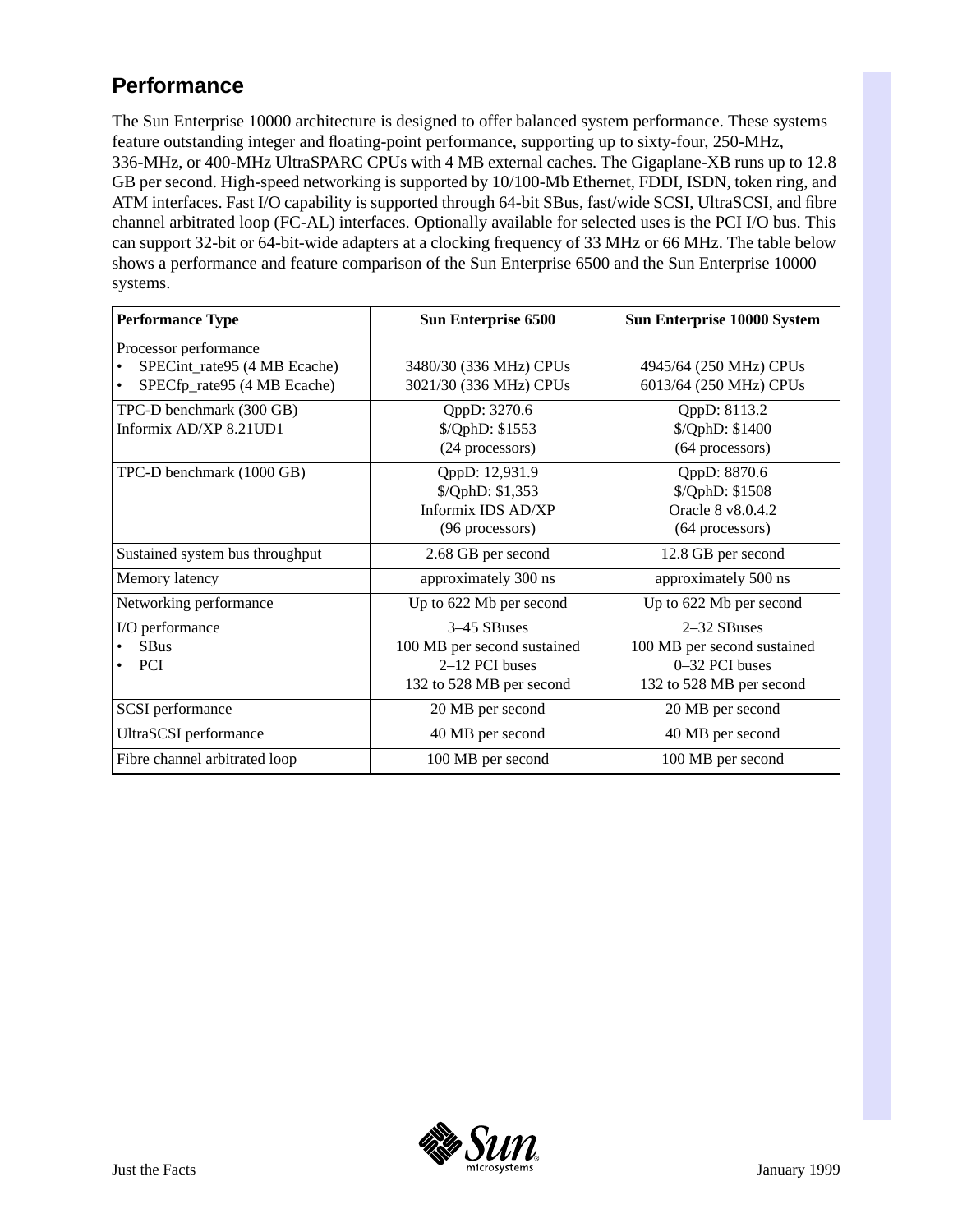#### **Markets and Applications**

The following chart illustrates how the Sun Enterprise 10000 system fits into the current line of Sun server products.

| <b>Product</b>                                  | <b>Positioning</b>                                                                                                                                                                                   | <b>Applications</b>                                                                                                                                                                                                                                                                                 | <b>Markets</b>                                                                                                                                                                                                                               |  |
|-------------------------------------------------|------------------------------------------------------------------------------------------------------------------------------------------------------------------------------------------------------|-----------------------------------------------------------------------------------------------------------------------------------------------------------------------------------------------------------------------------------------------------------------------------------------------------|----------------------------------------------------------------------------------------------------------------------------------------------------------------------------------------------------------------------------------------------|--|
| <b>Sun Enterprise</b><br>10000<br><b>System</b> | Enhanced scalability, availability,<br>and performance in a large-scale,<br>mission-critical, centralized,<br>enterprise server for commercial<br>and technical parallel processing<br>applications. | Data warehousing<br>$\bullet$<br>Data mining<br>Business applications<br>Customer<br>$\bullet$<br>management systems<br>High-volume OLTP<br>Engineering<br>٠<br>Design automation<br>$\bullet$<br>Analytics/<br>commercial compute<br>intensive<br>Inter/Intranet<br>$\bullet$<br>LAN consolidation | Manufacturing<br>$\bullet$<br>Finance<br>$\bullet$<br>Telecommunications<br>٠<br>Government<br>٠<br>Education<br>٠<br>Health care<br>٠<br>Retail<br>٠<br>Oil and gas<br>٠<br>Pharmaceuticals<br>٠<br>Chemical<br>٠<br>Internet commerce<br>٠ |  |
| <b>Sun Enterprise</b><br>6500<br><b>Server</b>  | High-end scalable and expandable<br>Sun server, offering the<br>performance and availability<br>required for mainframe-class,<br>mission-critical applications                                       | Data warehousing<br>$\bullet$<br>Data mining<br>$\bullet$<br>Business applications<br>$\bullet$<br>Customer<br>management systems                                                                                                                                                                   |                                                                                                                                                                                                                                              |  |
| <b>Sun Enterprise</b><br>5500<br><b>Server</b>  | Affordable data center system<br>designed to deliver high<br>performance and high availability<br>for enterprise-wide applications<br>supporting thousands of users                                  | <b>OLTP</b><br>$\bullet$<br><b>NFSTM</b><br>Design automation<br>Analysis and<br>$\bullet$<br>simulation<br>Video                                                                                                                                                                                   |                                                                                                                                                                                                                                              |  |

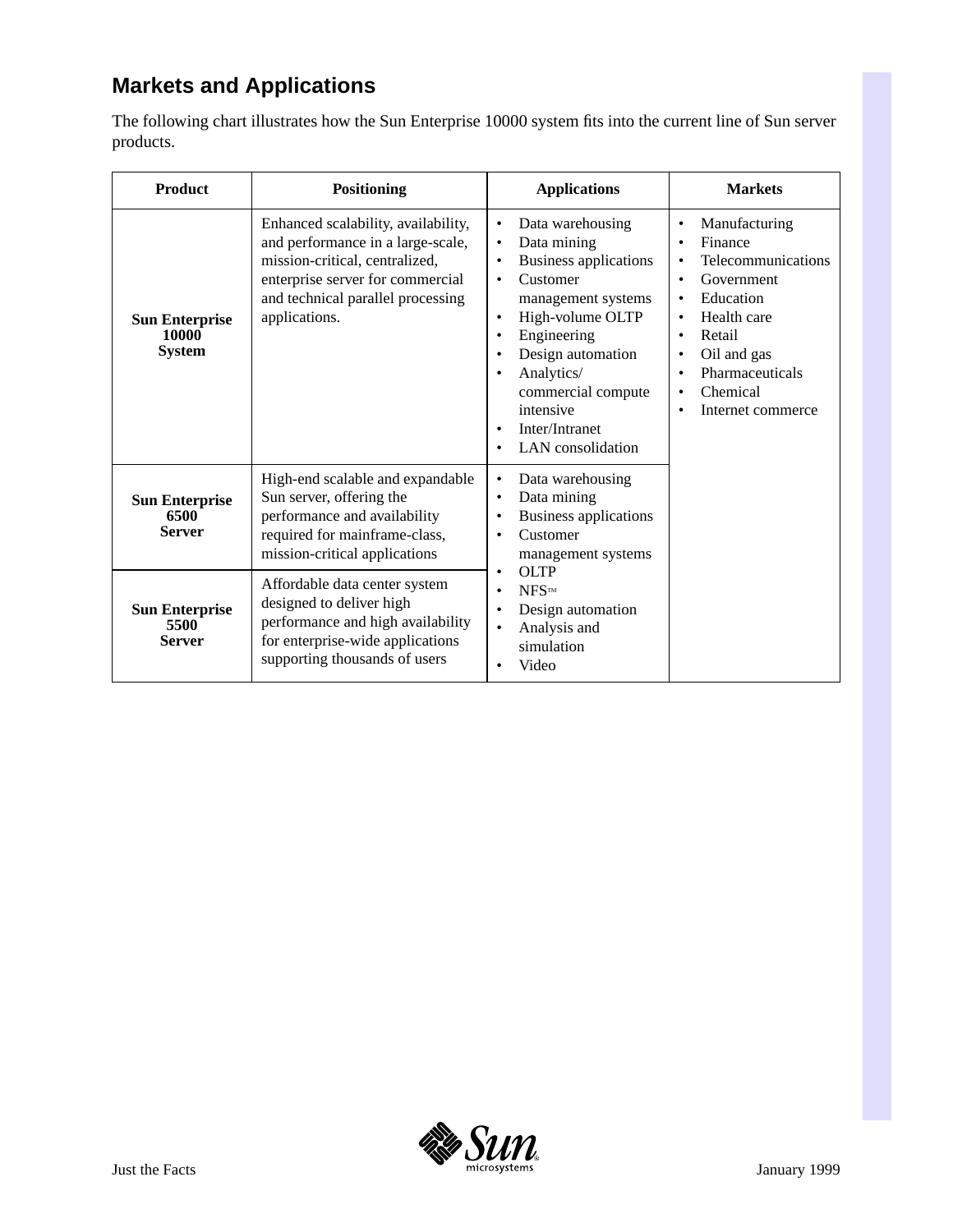| <b>Specifications</b>                          | <b>Sun Enterprise 5500</b>                                                                                                                                                                                                     | <b>Sun Enterprise</b><br>6500                                                                                                                                                                                                     | Sun Enterprise 10000 System                                                                                                                                                                                                                                                                                                                                                                                                                                                                                                                                                                                                                                                                         |  |  |
|------------------------------------------------|--------------------------------------------------------------------------------------------------------------------------------------------------------------------------------------------------------------------------------|-----------------------------------------------------------------------------------------------------------------------------------------------------------------------------------------------------------------------------------|-----------------------------------------------------------------------------------------------------------------------------------------------------------------------------------------------------------------------------------------------------------------------------------------------------------------------------------------------------------------------------------------------------------------------------------------------------------------------------------------------------------------------------------------------------------------------------------------------------------------------------------------------------------------------------------------------------|--|--|
| Packaging                                      | Rack<br>Rack                                                                                                                                                                                                                   |                                                                                                                                                                                                                                   | Rack                                                                                                                                                                                                                                                                                                                                                                                                                                                                                                                                                                                                                                                                                                |  |  |
| <b>Number of CPUs</b><br><b>Clock Rate</b>     | $1 - 14$<br>250, 336, or 400 MHz                                                                                                                                                                                               | $1 - 30$<br>250 or 336 MHz                                                                                                                                                                                                        | $4 - 64$<br>250, 336, or 400 MHz                                                                                                                                                                                                                                                                                                                                                                                                                                                                                                                                                                                                                                                                    |  |  |
| <b>Ecache per CPU</b>                          | 4 MB @250<br>4 MB @336<br>4 MB @400                                                                                                                                                                                            | 4 MB @250<br>4 MB @336                                                                                                                                                                                                            | 4 MB @250<br>4 MB @336<br>4 MB @400                                                                                                                                                                                                                                                                                                                                                                                                                                                                                                                                                                                                                                                                 |  |  |
| <b>Maximum memory</b>                          | 14 GB                                                                                                                                                                                                                          | 30 GB                                                                                                                                                                                                                             | 64 GB                                                                                                                                                                                                                                                                                                                                                                                                                                                                                                                                                                                                                                                                                               |  |  |
| <b>System bandwidth</b>                        | 2.6 GB per second                                                                                                                                                                                                              | 2.6 GB per second                                                                                                                                                                                                                 | 12.8 GB per second*                                                                                                                                                                                                                                                                                                                                                                                                                                                                                                                                                                                                                                                                                 |  |  |
| <b>Maximum SBus slots</b>                      | 21                                                                                                                                                                                                                             | 45<br>64                                                                                                                                                                                                                          |                                                                                                                                                                                                                                                                                                                                                                                                                                                                                                                                                                                                                                                                                                     |  |  |
| <b>Maximum PCI slots</b>                       | 12                                                                                                                                                                                                                             | 12                                                                                                                                                                                                                                | 32                                                                                                                                                                                                                                                                                                                                                                                                                                                                                                                                                                                                                                                                                                  |  |  |
| Maximum internal disk                          | 509.6 GB                                                                                                                                                                                                                       | 382.2 GB                                                                                                                                                                                                                          | 288 GB                                                                                                                                                                                                                                                                                                                                                                                                                                                                                                                                                                                                                                                                                              |  |  |
| greater than 6 TB<br><b>Maximum total disk</b> |                                                                                                                                                                                                                                | greater than 10 TB                                                                                                                                                                                                                | greater than 60 TB                                                                                                                                                                                                                                                                                                                                                                                                                                                                                                                                                                                                                                                                                  |  |  |
| <b>RAS Features</b>                            | Hot-plug boards<br>$\bullet$<br>Hot-swap power<br>$\bullet$<br>and cooling<br>Redundant power<br>$\bullet$<br><b>ASR</b><br>$\bullet$<br>Remote control<br>$\bullet$<br>ECC-protected<br>data paths<br>ECC memory<br>$\bullet$ | $\bullet$<br>Hot-plug boards<br>Hot-swap power<br>$\bullet$<br>and cooling<br>Redundant<br>$\bullet$<br>power<br><b>ASR</b><br>$\bullet$<br>Remote control<br>ECC-protected<br>$\bullet$<br>data paths<br>ECC memory<br>$\bullet$ | On-line hot swap of boards, power,<br>$\bullet$<br>and cooling components<br>Fault-tolerant power and cooling<br>Redundant AC line cords and<br>$\bullet$<br>breakers<br>Monitoring tools<br>$\bullet$<br>Automatic system recovery<br>Domains<br>$\bullet$<br>ECC on memory and Interconnect<br>$\bullet$<br>Complete parity checking<br>$\bullet$<br>Environmental monitoring<br>$\bullet$<br>Remote console support<br>$\bullet$<br>Redundant consoles<br>$\bullet$<br>Interconnect data path resiliency<br>$\bullet$<br>Interconnect address path resiliency<br>$\bullet$<br>Redundant "housekeeping"<br>$\bullet$<br>functions<br>Redundant option for all hardware<br>$\bullet$<br>components |  |  |
| <b>Operating System</b>                        | Solaris 2.6                                                                                                                                                                                                                    | Solaris 2.6                                                                                                                                                                                                                       | Solaris 2.6 (May 1998)                                                                                                                                                                                                                                                                                                                                                                                                                                                                                                                                                                                                                                                                              |  |  |
| <b>Warranty</b>                                | one year (hardware)<br>four hours on site                                                                                                                                                                                      | one year (hardware)<br>four hours on site                                                                                                                                                                                         | one year (hardware and software)<br>four hours on site                                                                                                                                                                                                                                                                                                                                                                                                                                                                                                                                                                                                                                              |  |  |

#### **Specifications of the Sun Enterprise 5500, 6500, and 10000 Systems**

\* Shipments with the 83.3-MHz interconnect and 250-MHz or 336-MHz CPUs will have a 10.6- GB-per-second peak system bandwidth; shipments with 100-MHz interconnect and 400-MHz CPUs will achieve a 12.8-GB-per-second peak system bandwidth.

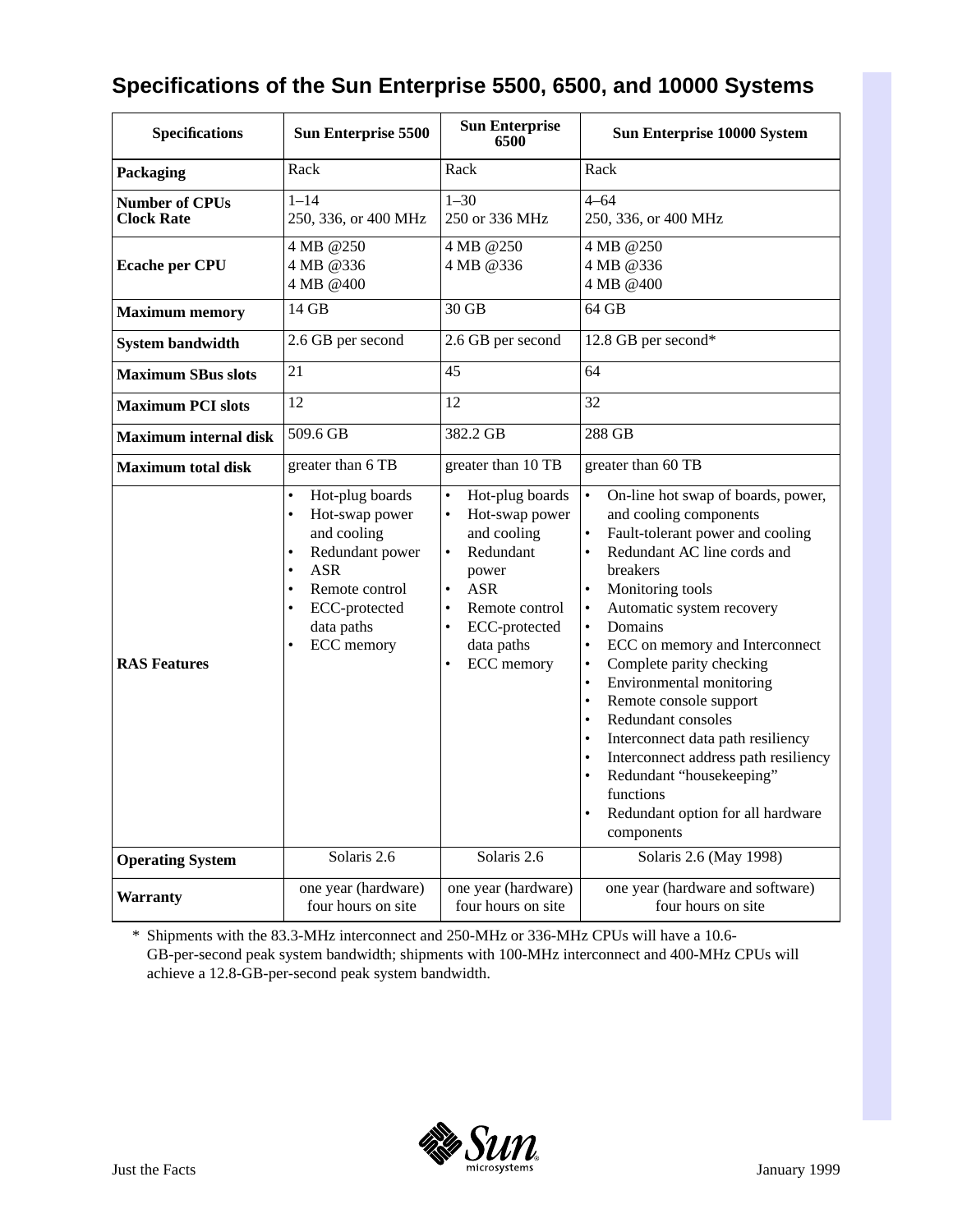#### **Channels and Support**

The Sun Enterprise $\sim 10000$  uses the same selling channels as the rest of the Sun server line: direct and indirect worldwide. The principal support provider is Sun Enterprise Services, which uses all their standard mechanisms for the product. The Sun Enterprise 10000 warranty level is one year for the hardware and software at the SunSpectrum<sup>5M</sup> Gold<sup>5M</sup> level. Installation of the system, ServerStart<sup>5M</sup>, is included in the purchase price.

#### **Key Selling Factors**

- **Expandability.** Sun's Enterprise servers expand from entry-level configurations to system configurations that can handle TB of data and thousands of users. The Sun Enterprise 10000 system is configured from 4 to 64 CPUs, 512 MB to 64 GB of memory, and to over 60 TB of on-line disk storage. There are no slot trade-offs between processors, memory and I/O.
- **Scalability.** The Sun Enterprise 10000 system is highly modular. Customers can easily configure these systems to meet their application and performance requirements by simply adding UltraSPARC $\text{m}$ modules, memory, or I/O boards. The high-throughput Gigaplane- $XB<sub>m</sub>$  and I/O architecture eliminates system bottlenecks and provides balanced system performance, even in systems with the maximum number of UltraSPARC modules and I/O devices.
- **Investment Protection.** All of the 250-MHz, 336-MHz, or 400-MHz processor modules, SIMMs, and SBus boards used in the Sun Enterprise 3500, 4500, 5500, and 6500 servers are common to the Sun Enterprise 10000 system. Therefore, when upgrading to the larger Sun Enterprise 10000, customers can move these components from the existing chassis to the new chassis, protecting their investment. The Sun Enterprise 10000 system uses the same peripherals in the same expansion cabinets as the rest of the family.
- **Solaris**<sup>M</sup> applications. The Sun Enterprise 10000 runs the standard Solaris Operating Environment. Therefore all 12000-plus Solaris applications are binary compatible and will run on the Sun Enterprise 10000 without any conversion.
- **Upgrade program**. There is a trade-in program available to move customers to the Sun Enterprise 10000 from Sun's other servers and from selected servers from Sun's competitors.
- **Upgradability.** The modular design of the Sun Enterprise 10000 system means easy upgrading to new technologies and higher performance. The Sun Enterprise 10000 system will support future generations of UltraSPARC processors, disk arrays, tape devices, SBus cards, and networking interface cards.

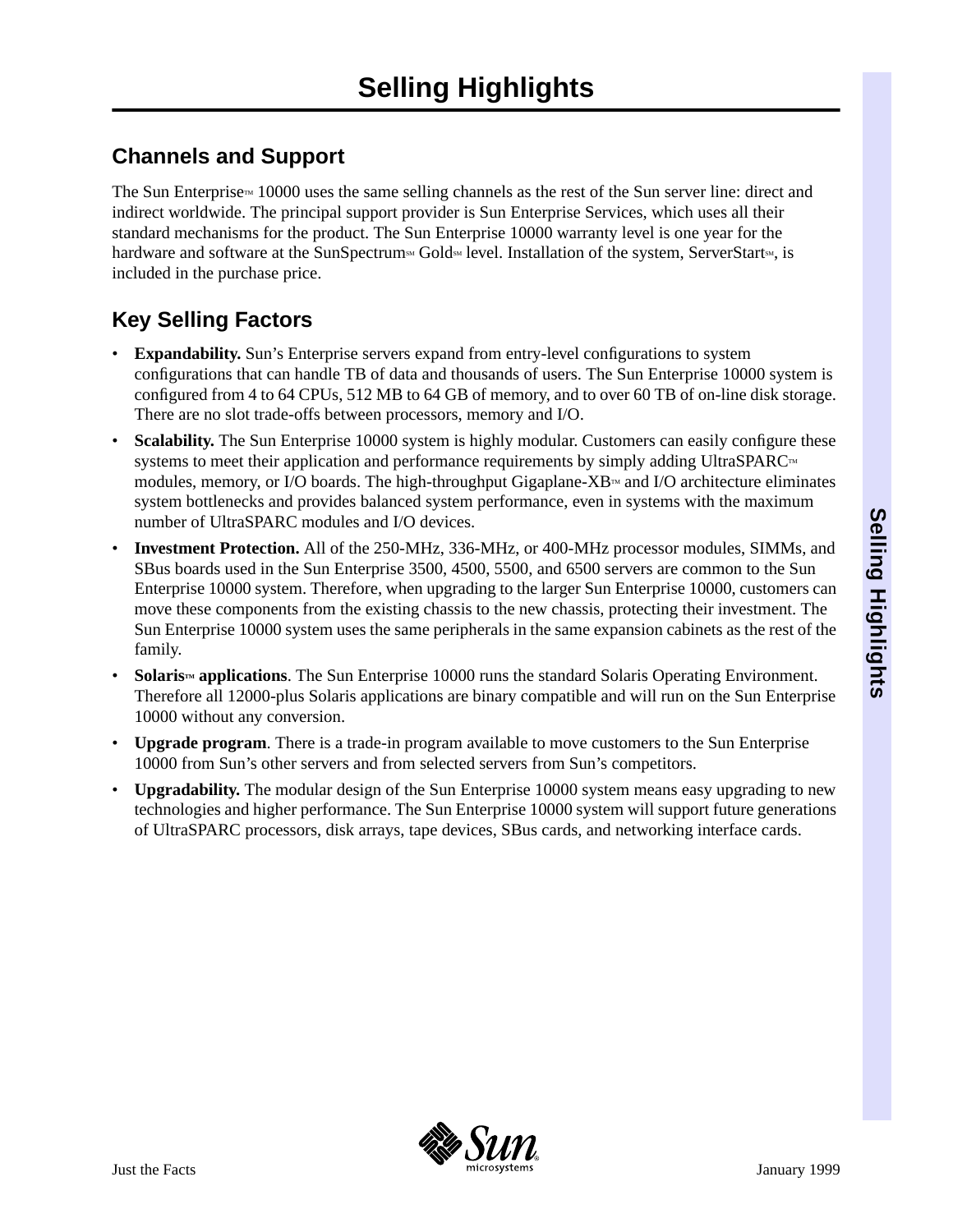#### **Key Selling Factors** *(cont.)*

- **Reliability, availability and serviceability features that result in uptimes greater than 99.95 percent**
	- No single points of hardware failure: No single component (with the exception of the control board) will prevent a properly configured Sun Enterprise 10000 system from automatically reconfiguring itself to resume execution after a failure.
		- Achieved through a combination of redundancy and alternate pathing architecture.
	- Error correction interconnect: Data and address buses are protected by a combination of error correcting codes and parity.
	- Dynamic system domains: Groups of system boards can be arranged in multiprocessor system domains that can run independent copies of the Solaris Operating Environment concurrently.
		- Each system domain is completely isolated from all software errors, and most hardware failures that might occur in another system domain.
	- Dynamic reconfiguration: Enables the system administrator to add, remove, or replace system components or create/remove system domains on line without disturbing production usage
	- Hot swapping: Power supplies, fans, and most board-level system components can be exchanged while "hot"; that is, while the system is on line and in operation.
- **Manageability.** Using Network Console (netcon) over the network, system administrators can remotely login to the SSP to control the Sun Enterprise 10000 system.

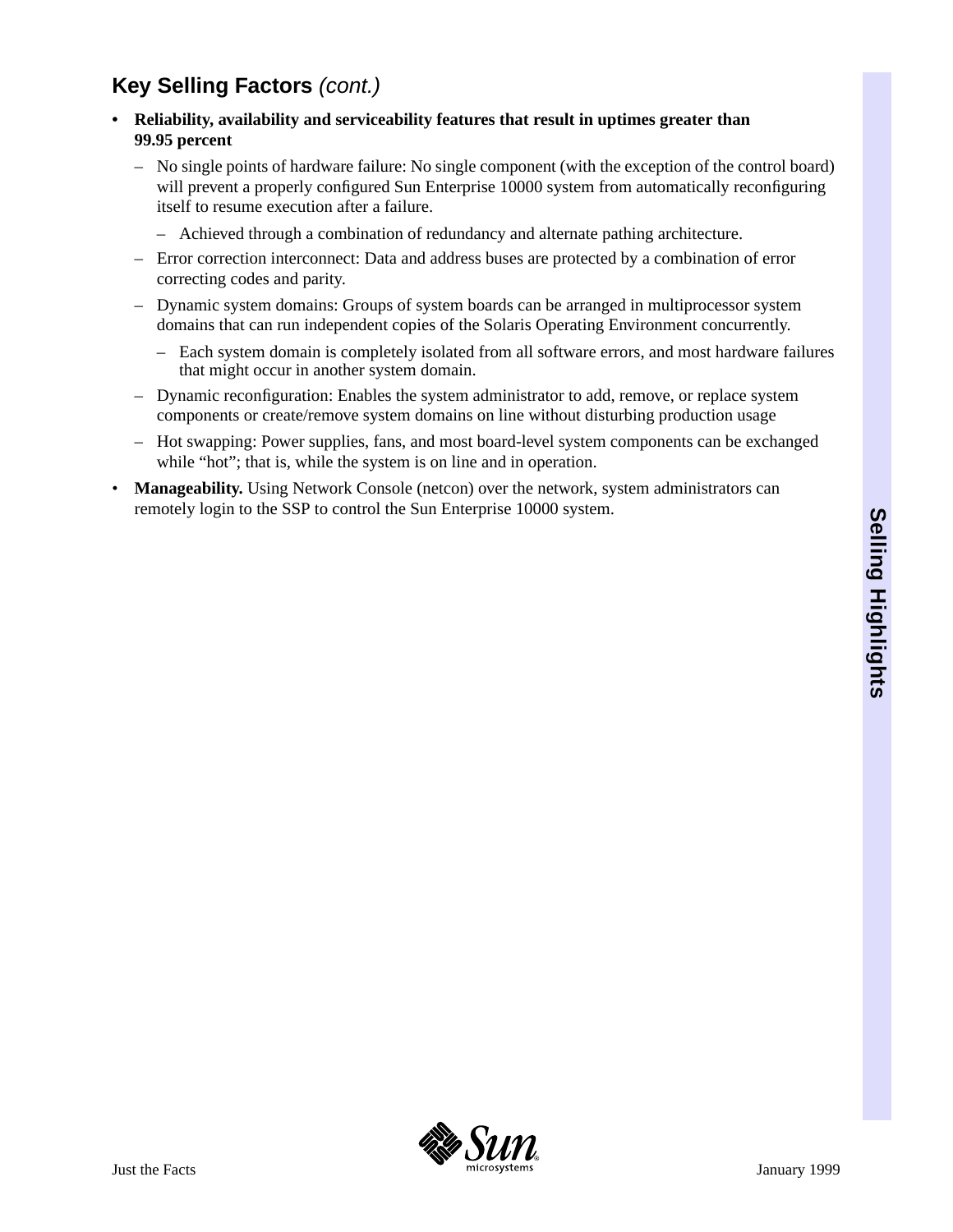#### **Technology**

Four principal areas of technology used in the design of the Sun Enterprise<sup> $M$ </sup> 10000 give Sun a significant competitive advantage. They are:

- The UltraSPARC<sup>TM</sup> microprocessor family. This is a high-performance 64-bit processor with features that allow workstations and servers to compute fast.
- **Custom ASICs.** These represent a huge investment in time and money. The benefits compared to discrete logic are: faster internal speed, improvements in system availability, and lower manufacturing cost. The Sun Enterprise 10000 has three ASICs common to Sun's other servers (the SPARC $\mathbb{R}$ microprocessor, the data buffer on the processor module, and the SBus I/O chip), as well as seven designs that are custom to the product.
- **Enormous system bandwidth.** The Sun Enterprise 10000 system uses a crossbar router instead of a bus to interconnect processors, memory and I/O. System scalability and low latency are a function of having sufficient internal bandwidth. A router's bandwidth scales up as system hardware is added which is exactly what one wants. The crossbar router is packaged on the centerplane. Its manufacture requires use of state of the art manufacturing processes and procedures.
- **The Solaris**<sup>M</sup> Operating Environment. Without a stable and well-proven operating system, the best hardware in the world is useless. The Solaris Operating Environment has been enhanced over the past few years to be able to address very large memories and to scale up the 64 processors—both important features for the Sun Enterprise 10000.

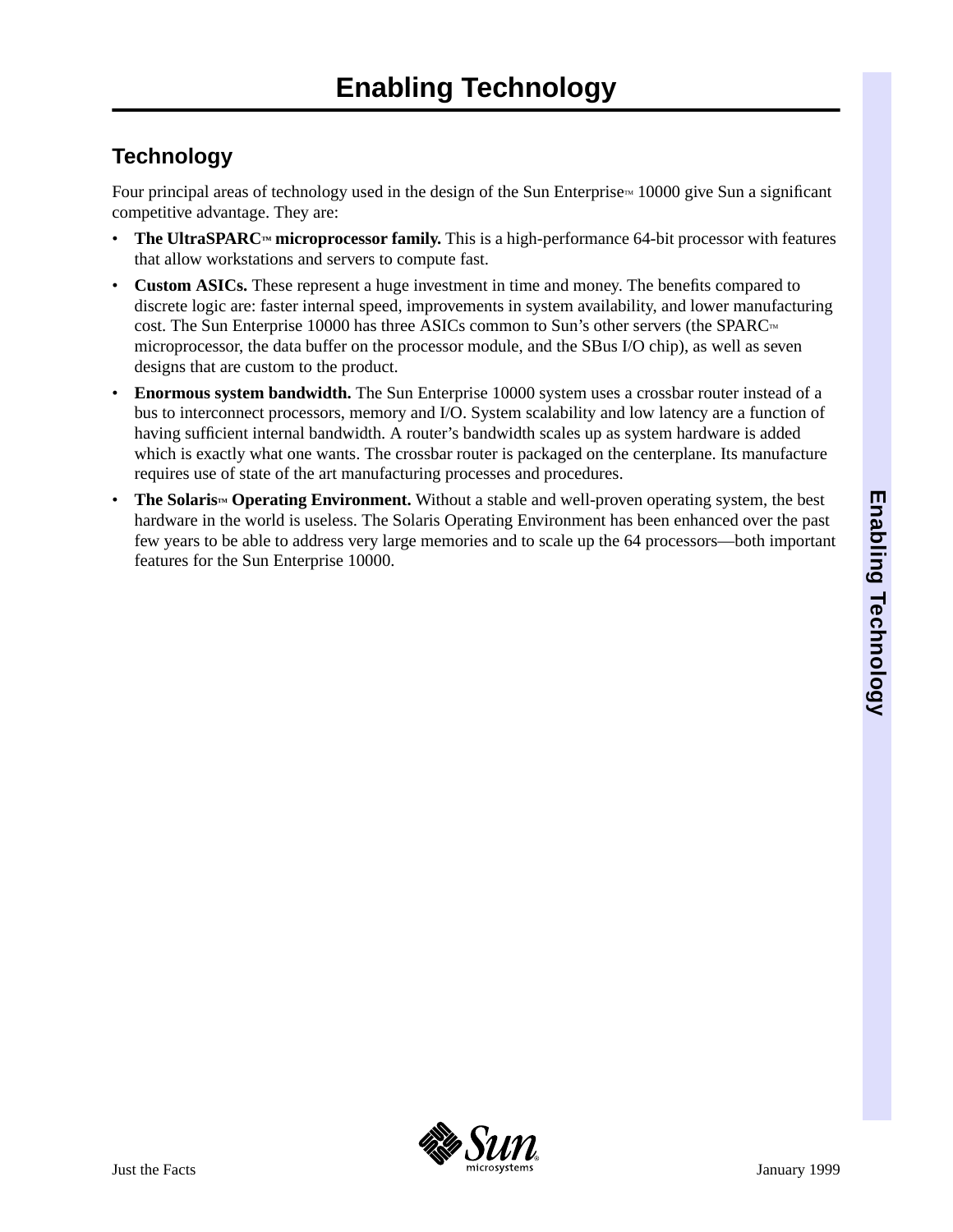#### **Introduction**

The Sun Enterprise $\sim 10000$  system is a shared-memory SMP computer that can be configured with up to 64 UltraSPARC<sup>M</sup> processors, 64 SBus boards (or 32 PCI boards), and 64 GB of on-line memory. The Sun Enterprise 10000 system is comprised of system boards, a centerplane, centerplane support boards, control boards, peripherals and power and cooling subsystems. These components and their relationships are illustrated in Figure 2 below and their functions are listed in the following table.



**Figure 2.** System block diagram

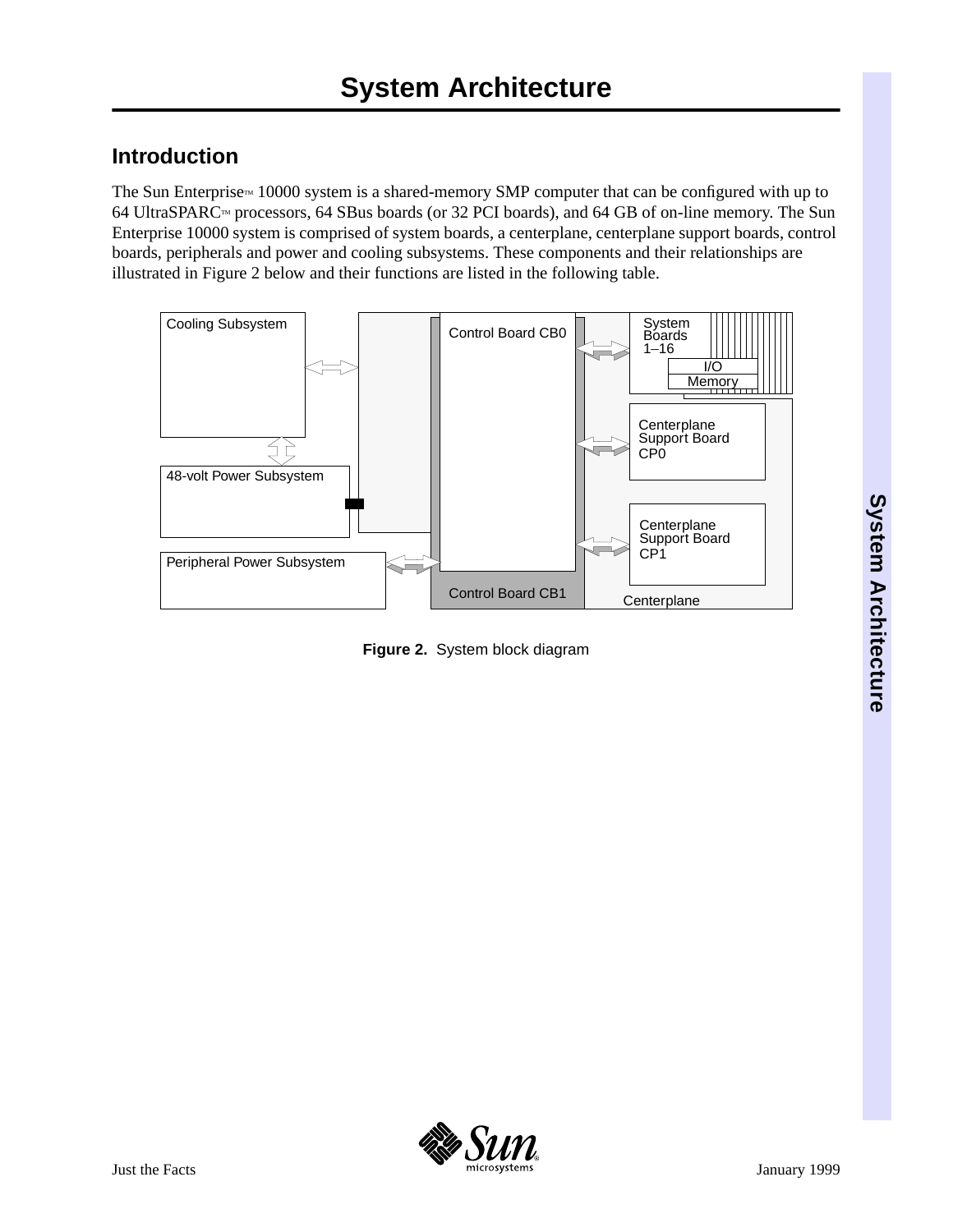#### **Introduction** *(cont.)*

| Component                             | <b>Function</b>                                                                                                                                                                                          |                |
|---------------------------------------|----------------------------------------------------------------------------------------------------------------------------------------------------------------------------------------------------------|----------------|
| System board                          | Contains processors, memory, I/O subsystem, SBus boards, and power<br>converters                                                                                                                         |                |
| Processor modules                     | Mezzanine boards that contain the UltraSPARC processor and support<br>chips                                                                                                                              |                |
| Memory                                | Removable SIMMs                                                                                                                                                                                          | up to $512$    |
| I/O                                   | Removable SBus or PCI boards                                                                                                                                                                             | up to 64       |
| Control board                         | Controls the system's JTAG, clock, fan, power, serial interface, and<br>Ethernet interface functions                                                                                                     | up to 2        |
| Centerplane                           | Contains address and data interconnect to all system boards                                                                                                                                              | 1              |
| Centerplane support board             | Provides the centerplane's JTAG, clock, and control functions                                                                                                                                            | up to 2        |
| 48-volt power system                  |                                                                                                                                                                                                          |                |
| AC power controller                   | Receives 220 VAC, monitors it, and passes it to the power supplies                                                                                                                                       | 3 or 4         |
| Power supply                          | Converts AC power to DC                                                                                                                                                                                  | 5 or 8         |
| Circuit breaker panel                 | Interrupts power to various components within the system                                                                                                                                                 | 1              |
| 19-inch rack-mount power<br>sequencer | Receives 220 VAC, monitors it, and passes it to the peripherals. This unit<br>can be operated in either master or slave mode allowing the on/off<br>function to be controlled by another power sequence. | 1 or more      |
| <b>Remote Power Control</b><br>Unit   | Connects the remote control line between two control boards and passes it<br>to one or more power sequencer units                                                                                        | up to 5        |
| Fan centerplane                       | Provides power to the pluggable fan trays                                                                                                                                                                | $\overline{2}$ |
| Fan Trays                             | Contains two fans for system cooling                                                                                                                                                                     | 10 or 16       |

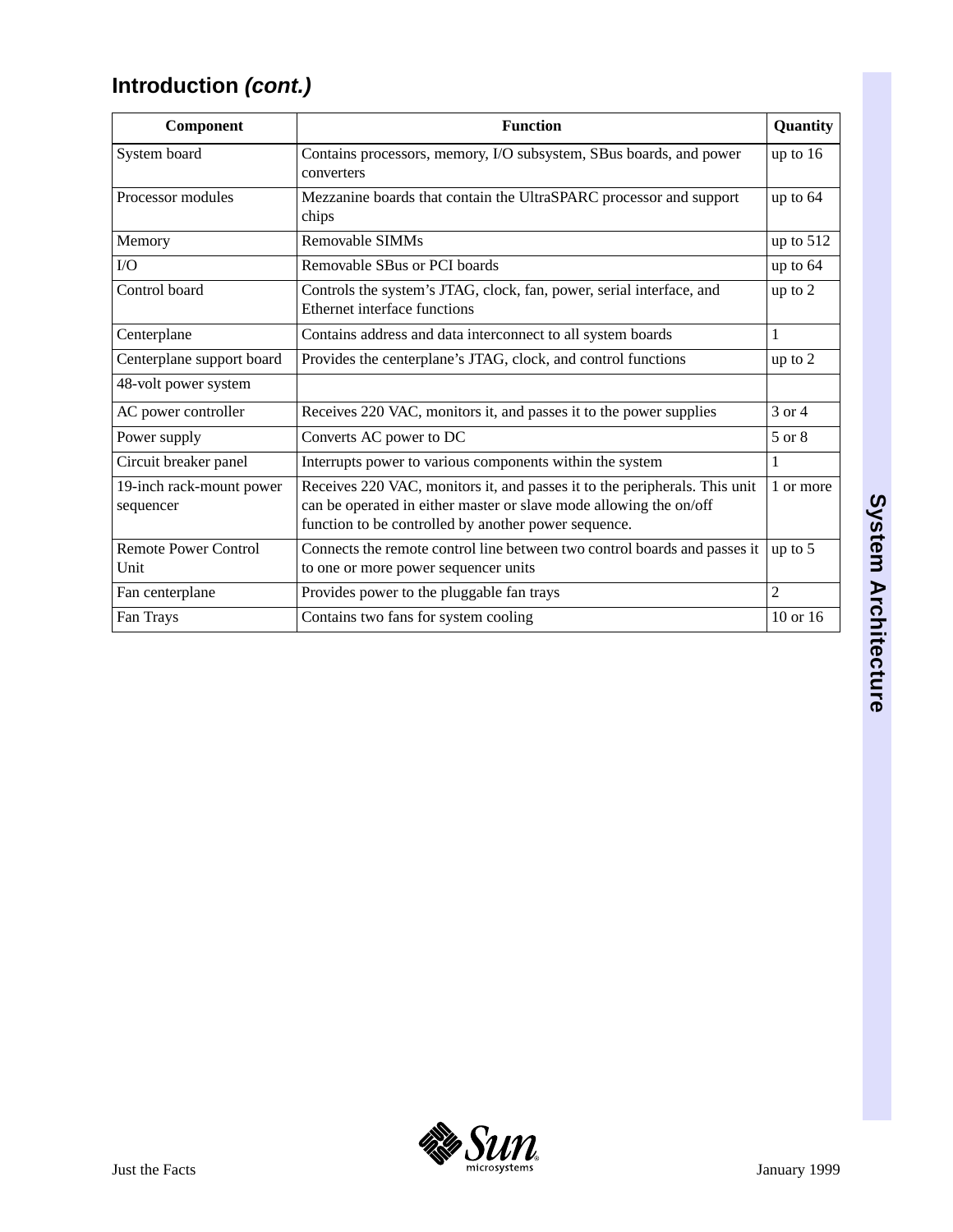#### **System Interconnect**

The Sun Enterprise 10000 system uses the Gigaplane-XB $\text{N}$  interconnect which adheres to the Ultra $\text{N}$  Port Architecture (UPA) standard. A combination of improvements have been utilized to increase interconnect bandwidth over previous generation bus-based systems. This amount of bandwidth is enough to keep memory latency nearly constant for data-intensive processing on full 64-processor configurations— with some headroom left over for faster processors in the future.

The UPA bus, the primary bus for the Ultra 1 desktop workstations and Sun Enterprise servers, is used as an intermediate bus to connect CPU/memory boards and I/O boards to the Gigaplane $\mathbb{R}^n$  bus. The UPA bus runs at 83.3 MHz, with a peak bandwidth of 1.3 GB per second.

The following design elements increase system throughput and reduce memory latency:

• **The Gigaplane-XB interconnect uses separate address and data lines:** The UPA defines a separate address and data interconnect. Usually on a bus-based system, only about 70 percent of the wire bandwidth is available for data, with the rest being used for address and control. Separating the functions lets both addresses and data each have 100 percent of the wire bandwidths on their separate paths, and lets the wire topology of each function be optimized differently. Snoop addresses need to be broadcast simultaneously to all the boards, while data packets can be sent point-to-point.

Figure 3 illustrates how the Gigaplane-XB interconnect is used to transfer four 16-byte blocks of data from the memory of one system board to a single 64-byte block of cache memory on the processor module of another system board. In the Sun Enterprise 10000 system, each system board is connected to all other system boards via the Gigaplane-XB interconnect.

• **The Gigaplane-XB interconnect datapath width is 16 bytes.**

|                 | <b>Sun Enterprise 10000 System</b> | Sun Enterprise 5500 and 6500 |  |  |
|-----------------|------------------------------------|------------------------------|--|--|
| Memory data bus | 576 bits                           | 576 bits                     |  |  |
| Data bus        | 144 bits per board                 | 288 bits                     |  |  |
| CPU data bus    | 144 bits                           | 144 bits                     |  |  |

- **Sixteen data paths:** To meet the Sun Enterprise 10000 system's bandwidth goals, the 16 data paths allow a separate connection to each board.
- **The Sun Enterprise 10000 system contains four snoop paths:** Sixteen data paths require sufficient performance on the address bus to achieve maximum system performance. The Sun Enterprise 10000 system uses four snoop paths to supply enough address bandwidth to match the data bandwidth.
- **Point-to-point wires versus multi-drop buses:** In a multi-drop bus, all the processors, I/O devices, and memory modules attach to a single set of wires. As the number of connections rises, the clock rate must be lowered to maintain reliability in the face of increasing electrical load. A failure of any component on the bus may bring down the entire bus, not just the connections to the failing component.
- **Multistage address and data routers:** The Sun Enterprise 10000 system has a two-stage routing topology based upon the physical board partitioning. Local many-to-one routers gather on-board requests, and connect them to one off-board port. A global-data crossbar connects one port from each board together. Four point-to-point address buses broadcast addresses to all the boards.
- **The system clock rate is designed for 100 MHz:** The UltraSPARC-I processor requires the system clock rate and the processor clock rate be an integer multiple. The initial Sun Enterprise 10000 system used an 83.3-MHz system clock and 250-MHz\_processors (a 3X ratio). Sun sells 336-MHz processors that run at 333-MHz (a 4X ratio). However, the design is capable of using a 100-MHz system clock that is utilized with the addition of the 400-MHz processors.

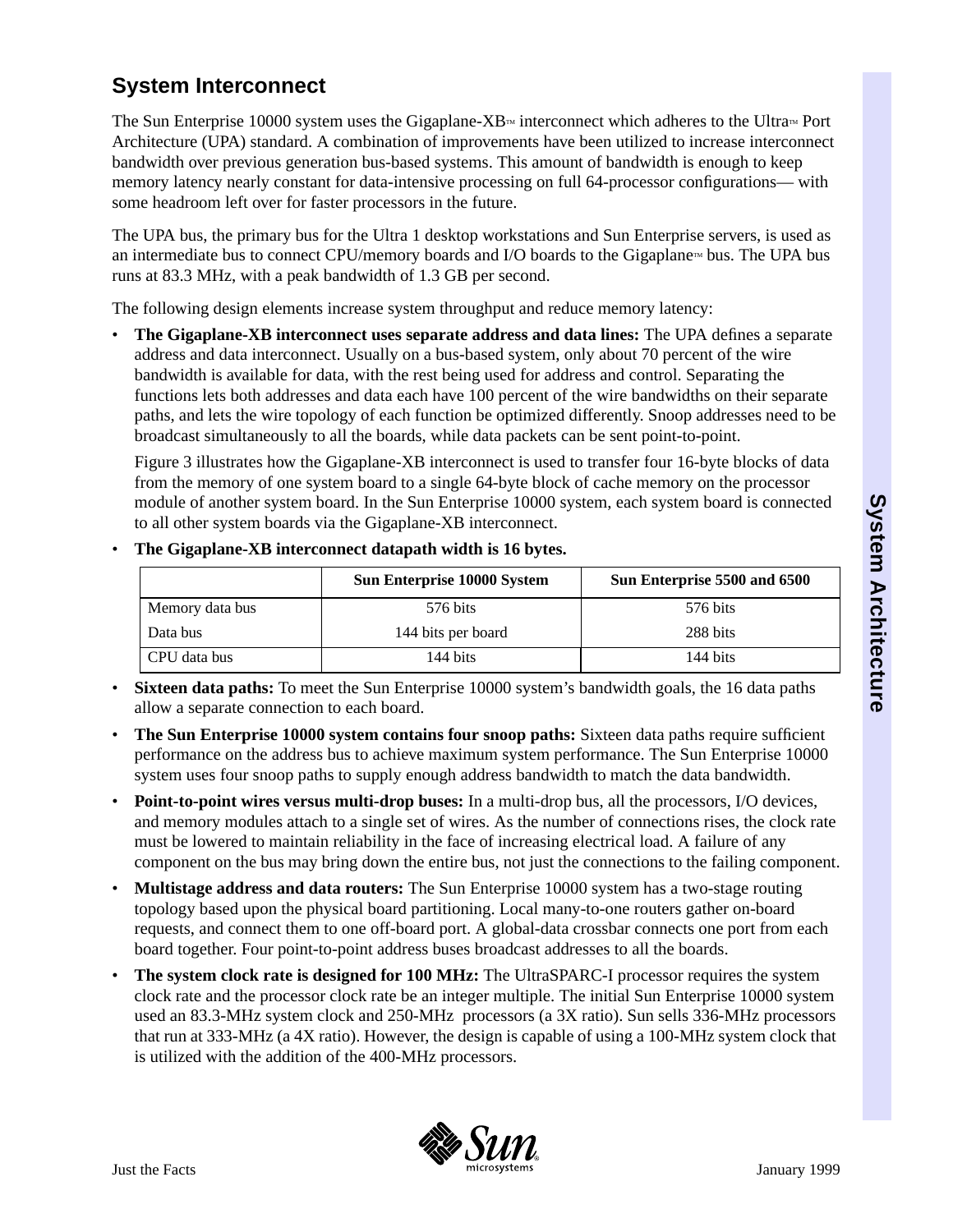#### **System Interconnect** *(cont.)*



**Figure 3.** Data Routing

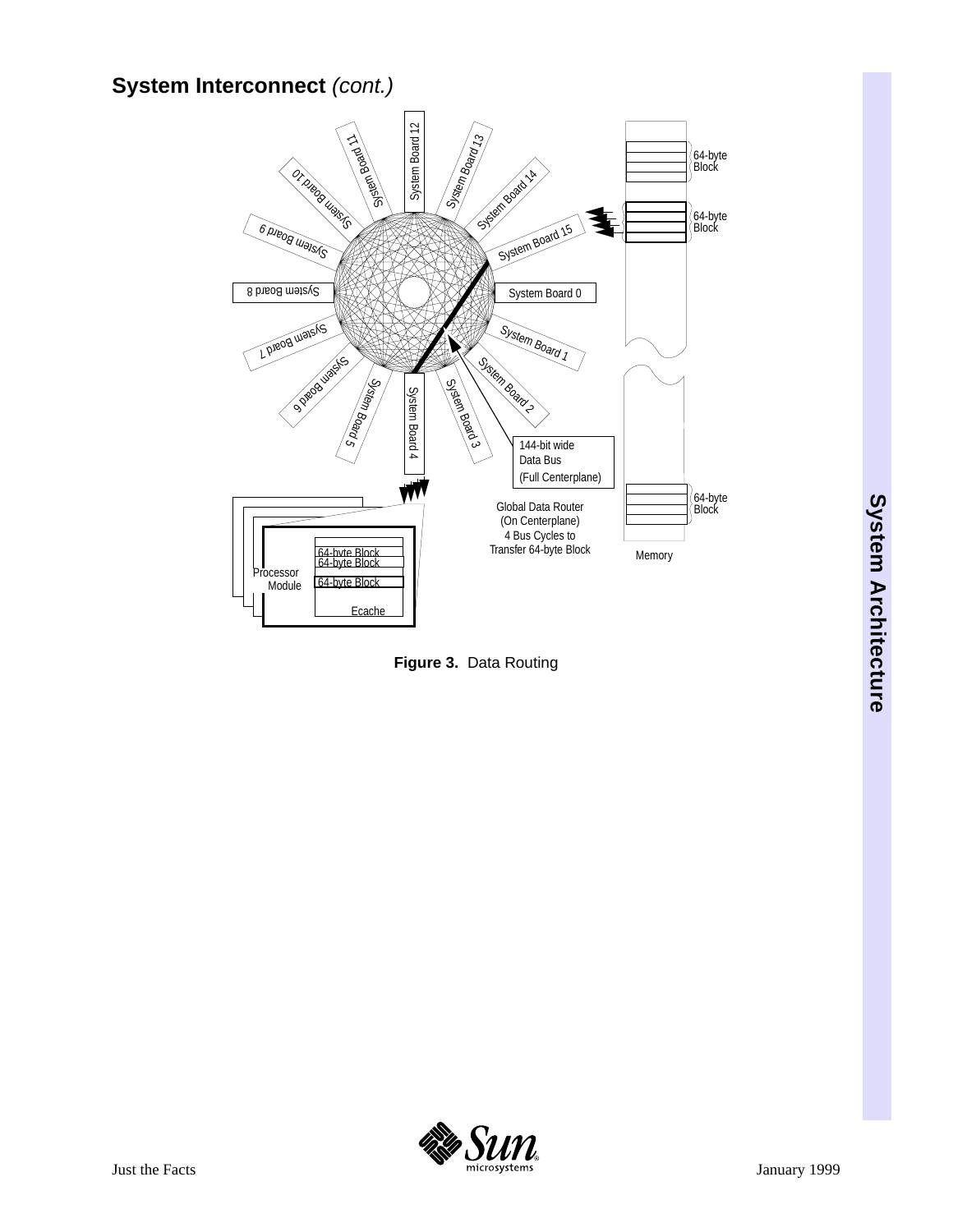# System Architecture **System Architecture**

#### **System Interconnect** *(cont.)*

Figure 4 shows the System Board architecture. Data routing in the Sun Enterprise 10000 system is conducted at two levels: global and local. The global data router (located on the centerplane) is an 18-byte wide, 16 x 16 crossbar that steers data packets between the 16 system boards. With the 16 x 16 crossbar, any port can be connected to any other throughout the centerplane. Of the 18 bytes, 16 are for data and the remaining 2 bytes are for error correction.

Address routing on the Sun Enterprise 10000 is implemented over a separate set of four global address buses. Although called "address buses" to convey that addresses are broadcast, the implementation is as a point-to-point router. The significance of this is that routers have more inherent reliability than a bus. The buses are 48 bits wide including error correcting code bits. Each bus is independent, meaning that there can be four distinct address transfers simultaneously. An address transfer takes two clock cycles, equivalent to a snoop rate of 167 million snoops per second on all four address buses. Should an uncorrectable failure occur on an address bus, degraded operation is possible using the remaining buses.

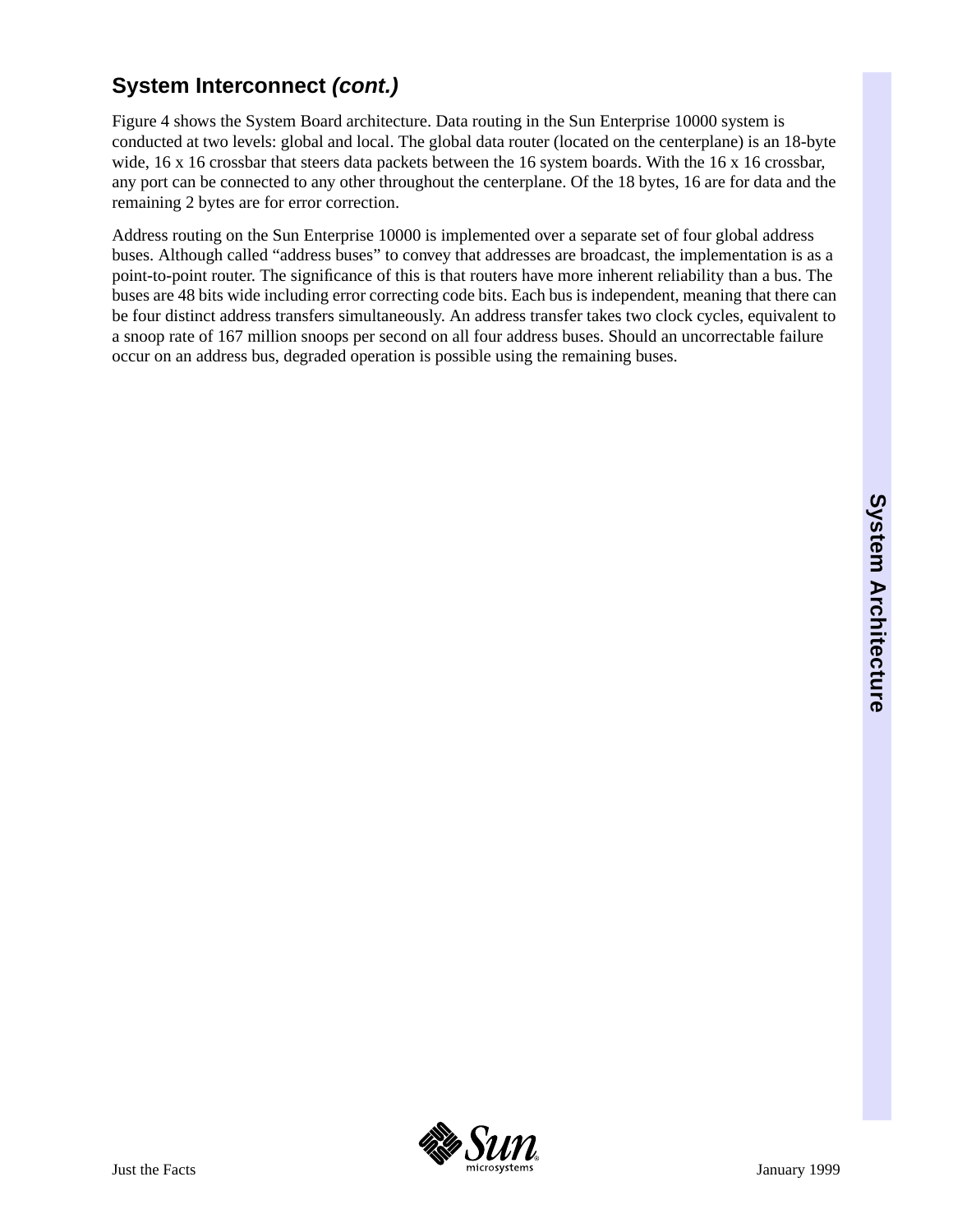#### **System Interconnect** *(cont.)*



**Figure 4.** System Board Architecture

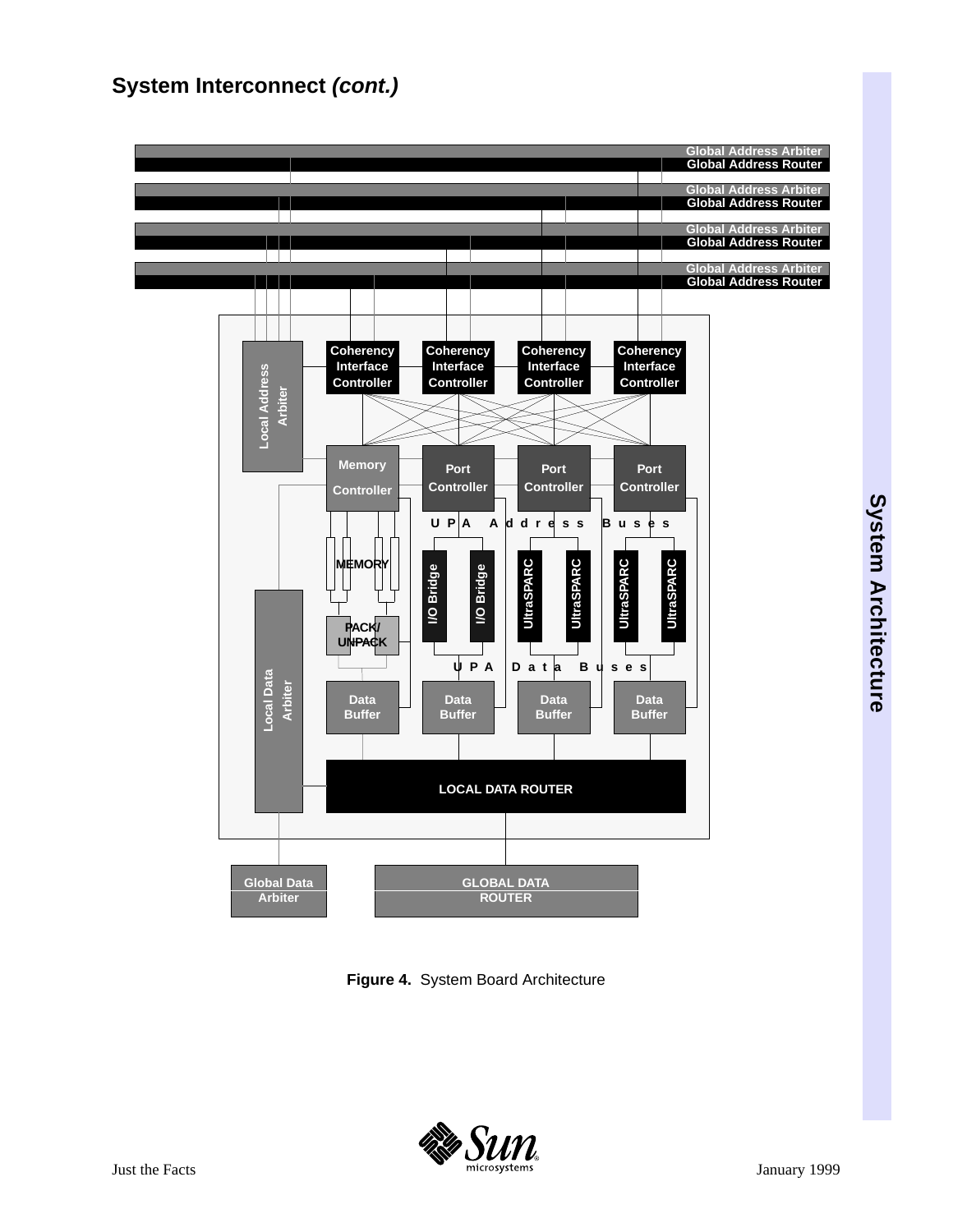#### **System Boards (with SBus I/O)**

The Sun Enterprise 10000 system consists of multiple system boards (refer to Figure 5) interconnected by a centerplane. A single system cabinet holds up to 16 of these system boards, each of which can be independently configured with processors, memory, and I/O channels, as follows:

- One-to-four 250-MHz, 336-MHz, or 400-MHz UltraSPARC microprocessor modules per system board. Processor clock frequencies may not be mixed within any one Sun Enterprise 10000 system.
- Four memory banks with a capacity of up to 4 GB per system board (64 GB per system). Each memory bank consists of eight SIMMs. Sun supplies low density (32-MB) SIMMs or high density (128-MB) SIMMs. Therefore a fully populated system board will have 1 GB or 4 GB of storage. System boards can have just two banks of SIMMs giving 512 MB or 2 GB of storage.
- Two SBuses per module each with slots for up to two adapters for networking and I/O (32 SBuses or 64 slots per system)

System board assembly Memory module (1) SIMM (32) SBus I/O module (1) SBus adapter (1-4) UltraSPARC module (1-4)

The mechanical assembly of the System Board is as shown in



CPU/memory boards have temperature sensors located under the UltraSPARC modules. This allows the actual temperature of individual boards to be monitored through the SSP's GUI called Hostview.

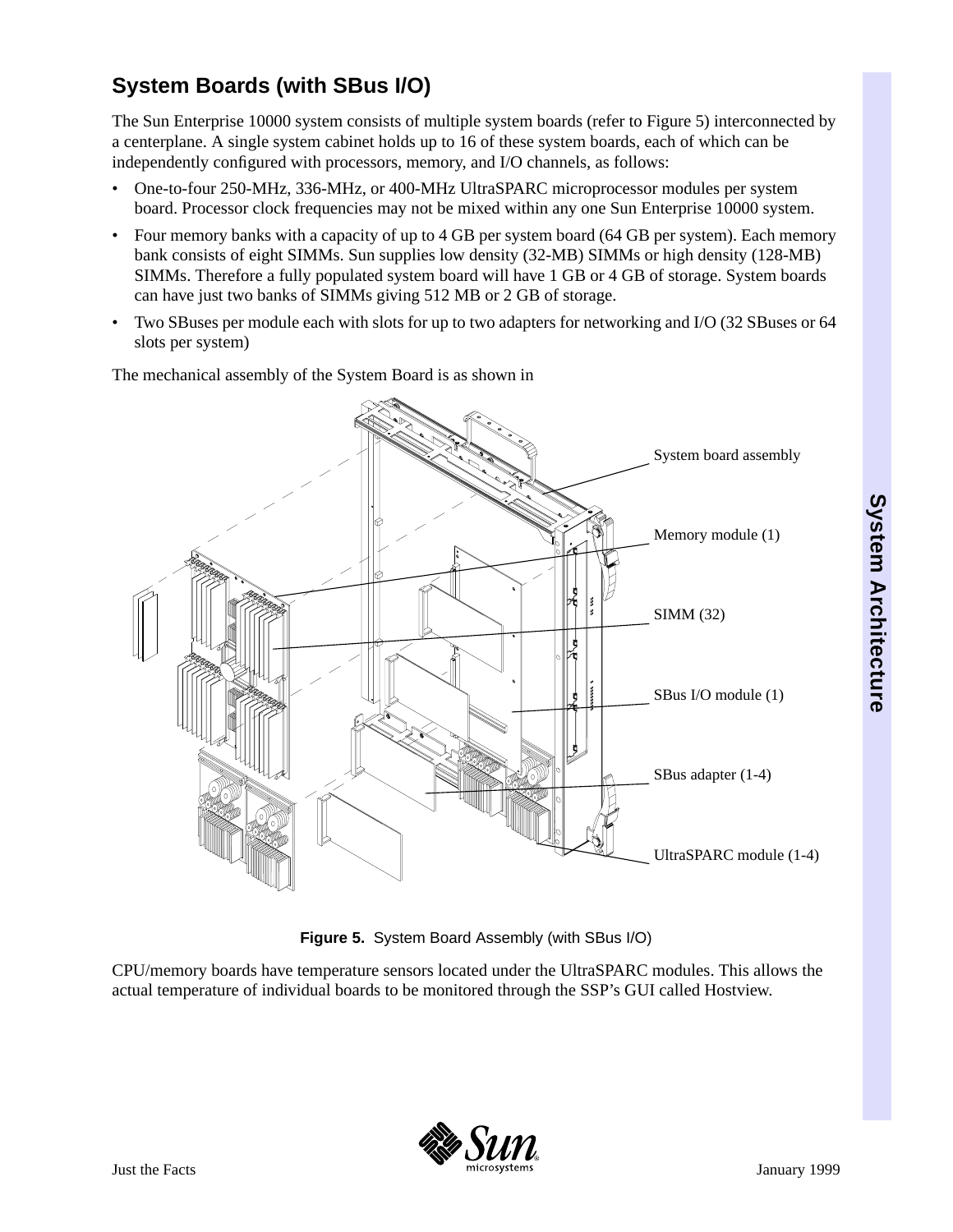#### **UltraSPARCTM Processor Module**

The Sun Enterprise 10000 system houses up to 64 UltraSPARC processors which can execute four instructions per clock cycle. The processor mounts on a small daughterboard, the UltraSPARC module, which also houses the 4-MB, second-level cache and the UltraSPARC data buffer (UDB) circuitry. The second-level cache handles cache misses from the processor's on-chip data cache memory. In total, the architectural elements on the processor chip and the module support the Sun Enterprise 10000 system's ability to execute two floating point instructions, add or subtract, and two integer instructions during a single clock cycle.

#### **Memory Subsystem**

Large-scale systems must provide sufficient memory capacity to sustain high performance from the processors and I/O channels. Additionally, memory must be quickly accessible in order to avoid interfering with other subsystem activities. Finally, the large concentration of data in today's data center systems and production environments necessitates a highly reliable design. The Sun Enterprise 10000 system is designed to meet all of these requirements. Using currently-available 64-Mbit DRAM chips, a fully configured system offers 64 GB of system memory.

The memory in the Sun Enterprise 10000 system is located on the memory board mounted as a daughter board on the system board. Up to 4 GB of RAM can be installed on each system board. The memory subsystem in the Sun Enterprise 10000 system is designed to offer fast, reliable data access.

- The memory controller manages four banks of memory on each memory module. Each bank of memory consists of eight standard JEDEC SIMM modules, implemented in 3.3v CMOS.
- The Sun Enterprise 10000 system supports up to eight way memory interleave, but normally only four-way interleaving is used. Going beyond this would not allow Dynamic Reconfiguration to be used.
- The interleaved memory banks can be different sizes on different system boards.
- The Solaris Operating Environment has been enhanced to provide scalability consistent with this memory capacity

The entire memory data path is protected by ECC mechanisms, and SIMM organization is specifically designed so each DRAM chip contributes only one bit to one half-byte of data. In this way, the failure of a DRAM chip will result in correctable memory errors in four successive words.

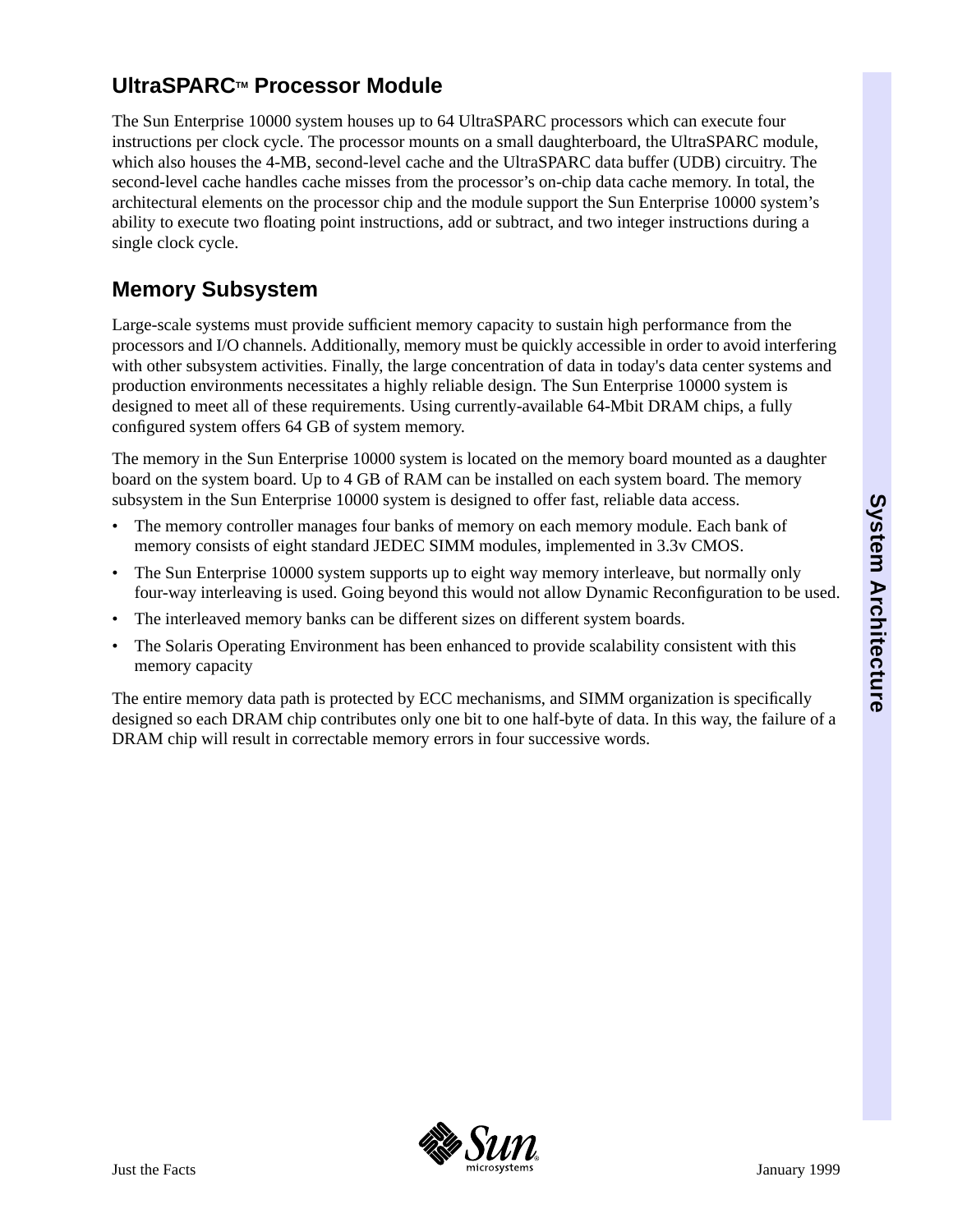#### **I/O Subsystem, Devices and Networking (for SBus)**

The Sun Enterprise 10000 I/O module is a mezzanine card that plugs into the system board and connects the UPA to a pair of SBuses. Each of these SBuses can in turn be populated with one or two single-width, SBus adapters, or one double-width.

- Incrementally expandable I/O by configuring up to 64 SBus slots on 32 independent buses
- Each SBus interface includes its own memory management unit to translate between virtual and physical addresses
- SBus supports 32-bit or 64-bit data transfers
- The following disk/tape adapters and peripherals are available on the Sun Enterprise 10000 system:
	- SCSI adapter: For connections to discrete disks or tape devices
	- Fiber adapters for the Sun StorEdge<sup>N</sup> A5000 fiber channel arbitrated loop (FC-AL) array
	- UltraSCSI adapter: For connection to the Sun StorEdge A3500 and D1000 arrays
- The following network adapters are supported by the Sun Enterprise 10000 system:
	- Ethernet adapter: Basic networking at 10 or 100 Mb per section with one or four 10BASE-T ports per board. There is auto-speed detection.
	- Gigabit Ethernet
	- HiPPI for HPC applications
	- FDDI: Faster networking at 100 Mb per section over fiber cabling
	- ATM: This adapter allows the Sun Enterprise 10000 system to interface to 155 or 622 Mb per section asynchronous transfer mode, local or wide area networks
	- ISDN to allow connection to wide-area networks (WAN) that support this standard
	- Token Ring to allow the Sun Enterprise 10000 system to participate in mainframe networks
	- High-speed, serial interface for attachment to traditional wide-area networks
- A wide range of peripheral options are available for the Sun Enterprise 10000 system. These include:
	- The Sun StorEdge A7000 array (capacity up to 2.93 TB)
	- The Sun StorEdge A5000 FC-AL array (capacity up to 127.4 GB)
	- The Sun StorEdge A3500: A high availability hardware RAID solution with up to 720 GB of storage
	- The Sun StorEdge D1000 array (capacity up to 144 GB)
	- The Sun UniPack disks (mounted in the system cabinet only) for booting the Solaris Operating Environment
	- Tape devices, including EXABYTE 8-mm tape drive and digital linear tape
	- Sun Enterprise Tape Library<sup> $M$ </sup>: Stores up to 3.5 TB of uncompressed data

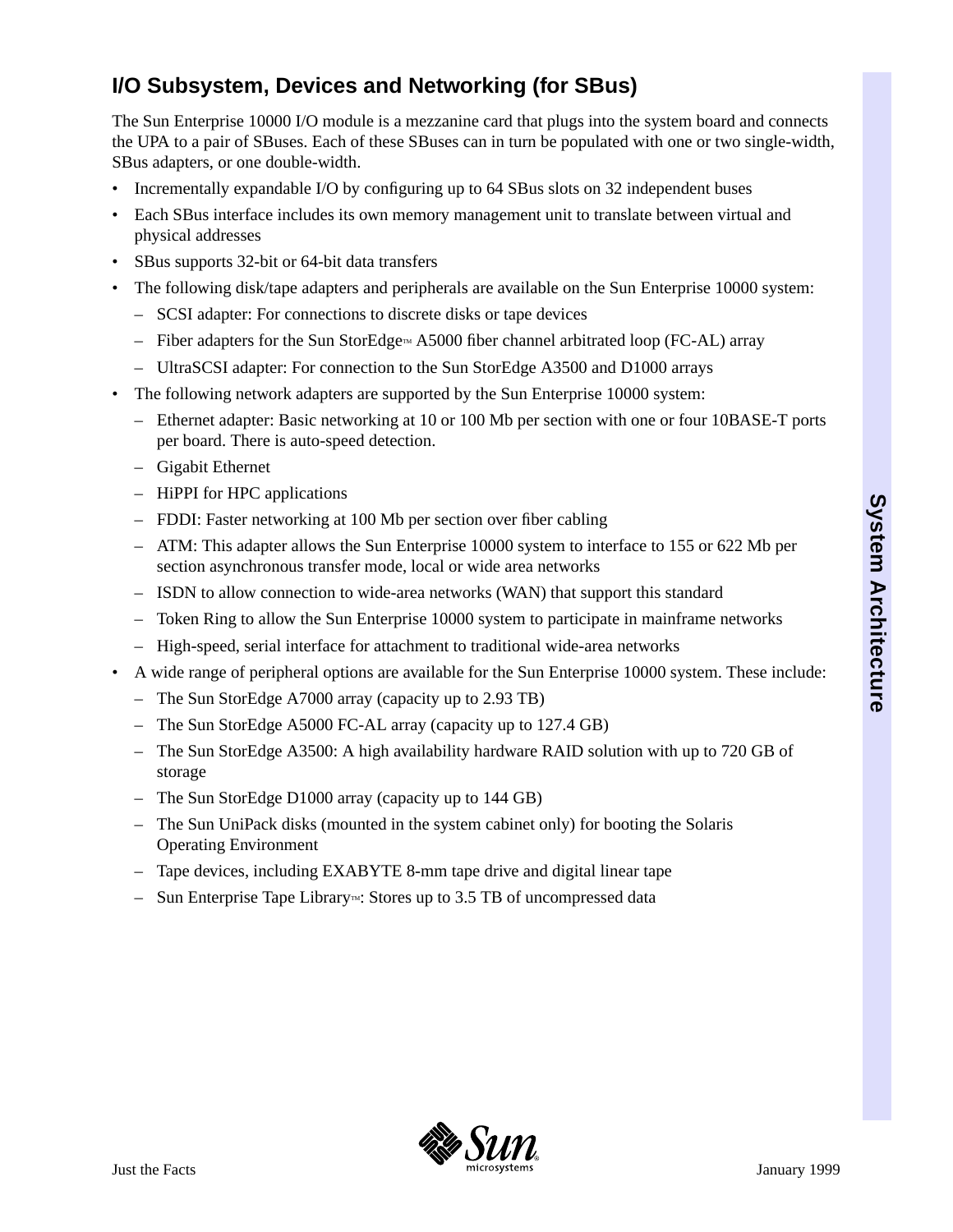#### **System Boards with PCI I/O**

PCI is an open I/O standard to which Sun products are moving. The main advantage of using PCI, in a server application, is the higher speed of PCI when compared to SBus. PCI adapters are available with 32-bit or 64-bit data paths and run at a clock frequency or 33 MHz or 66 MHz.

System Boards for the Sun Enterprise 10000 are available with a PCI module in place of the standard SBus module. This PCI module has two 66-MHz buses and each can accommodate one PCI adapter. (These adapters are the 6.5-inch cards, not the 11-inch cards).



**Figure 6.** System Board with PCI module

The above figure shows how the PCI module is mounted to a system board. The "risers" allow the PCI adapters to be mounted in the same plane as the PCI module.

Because it is only possible to package two PCI adapters per system board (in contrast to four SBus adapters), PCI is not cost effective where there is not a performance requirement. Therefore the Sun Enterprise 10000 will remain basically as an SBus-based system with PCI available for selected uses. For instance, customers will prefer to use SBus for the interfaces detailed in the previous section (for example, SCSI, Ethernet, fiber channel, FDDI, and ATM). PCI will be used for fast data transfer situations such as HIPPI. PCI will also be used for customer-supplied adapters.

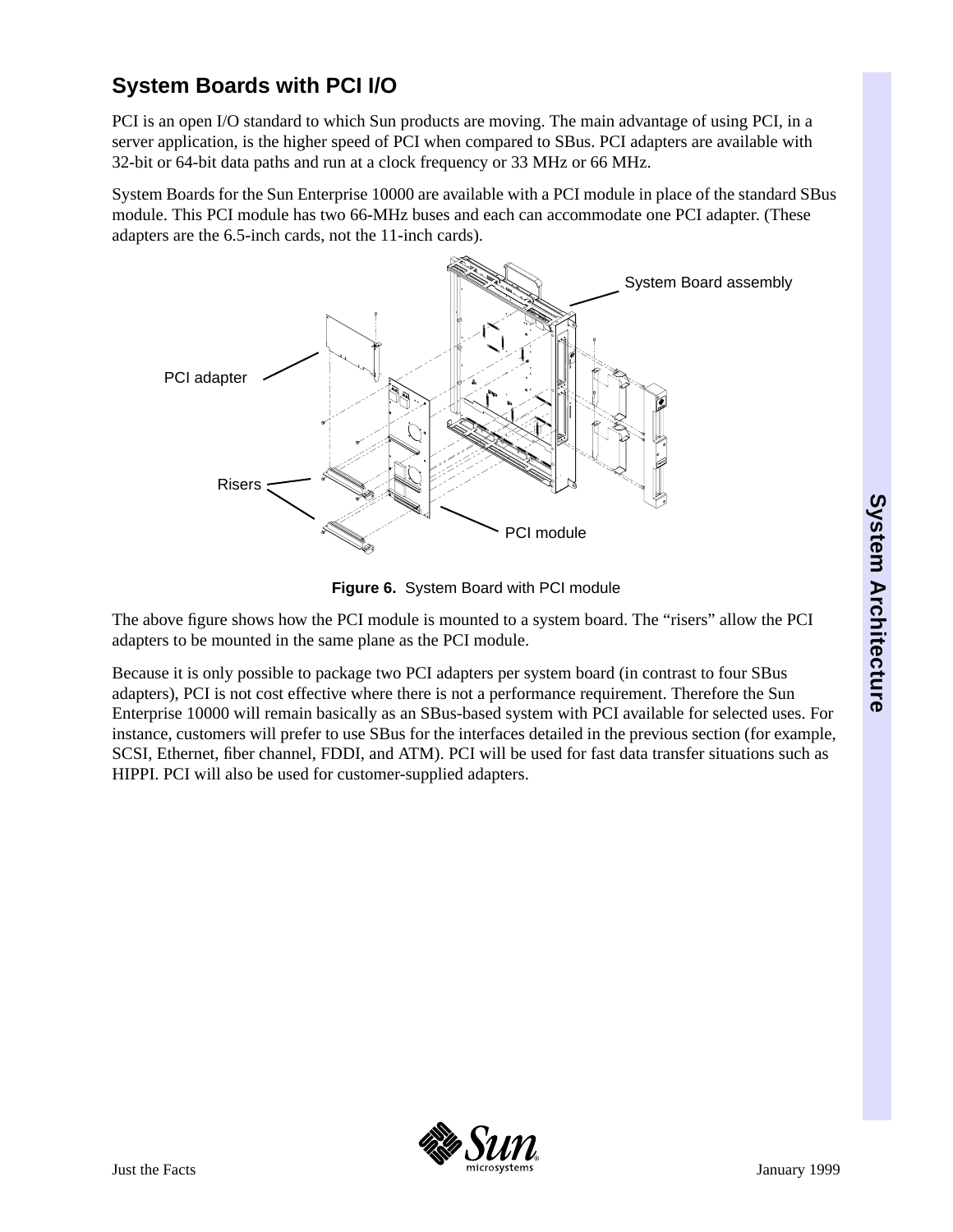#### **Reliability, Availability and Serviceability (RAS)**

#### **Strategy**

The Sun Enterprise 10000 offers excellent reliability, availability, and serviceability (RAS). These RAS features result in the Sun Enterprise 10000 being the highest fault-resistant systems in its class. Customers want the highest possible uptime. Reliability and Maintainability are features designed into the system for delivering the greatest possible uptime ("Availability").

The following is a list of the RAS features found in the Sun Enterprise 10000 system.

#### **Reliability**

- Current-sharing power circuitry supports redundant power capability.
- ECC-protected data throughout the system increases data integrity.
- Parity-protected address and control signals increase the integrity of those signals.
- All I/O cables have a positive lock mechanism and a strain-relief support.
- Built-in, self-test logic in all the ASICs applies pseudo-random patterns at system clock rate providing at least 80 percent single-stuck-at-fault coverage of combinatorial logic.
- The power-on self-test, controlled from the SSP, tests each logic block first in isolation, then with progressively more and more of the system. Failing components are electrically isolated from the centerplane. The result is that the system is booted only with logic blocks that have passed this self-test and which should operate without error.
- All Sun Enterprise 10000 ASICs have *paranoid* logic which checks for anomalous conditions indicating an error has occurred, such as queue overflows, invalid internal states, and missing events, rather than let the error propagate and become corrupted data or access timeouts that would be difficult to correlate with the actual failure.
- The Sun Enterprise 10000 system uses a highly reliable distributed power system. Each system, control, or centerplane support board within the system has DC-to-DC converters for that board only, with multiple converters for each voltage.
- The internal temperature of the system is monitored at key locations as a fail-safe mechanism. If an over-temperature threshold is reached on a System Board, that board is excluded from its domain following an auto-reboot. Other domains (if any) do not require a reboot.
- Tachometers detect that the cooling system is moving air into the system. A failed fan will trigger the SSP to log a warning message.
- Additional sensing is performed by the Sun Enterprise 10000 system in order to enhance the reliability of the system by allowing constant "health" checks. DC voltages are monitored at key points within the Sun Enterprise 10000 system and DC current from each power supply is monitored and reported to the SSP.
- The reset signals in the Sun Enterprise 10000 system are sequenced with the DC power levels in order to guarantee stability of voltage throughout the cabinet prior to removing reset and allowing normal operation of any of the Sun Enterprise 10000 system's logic.

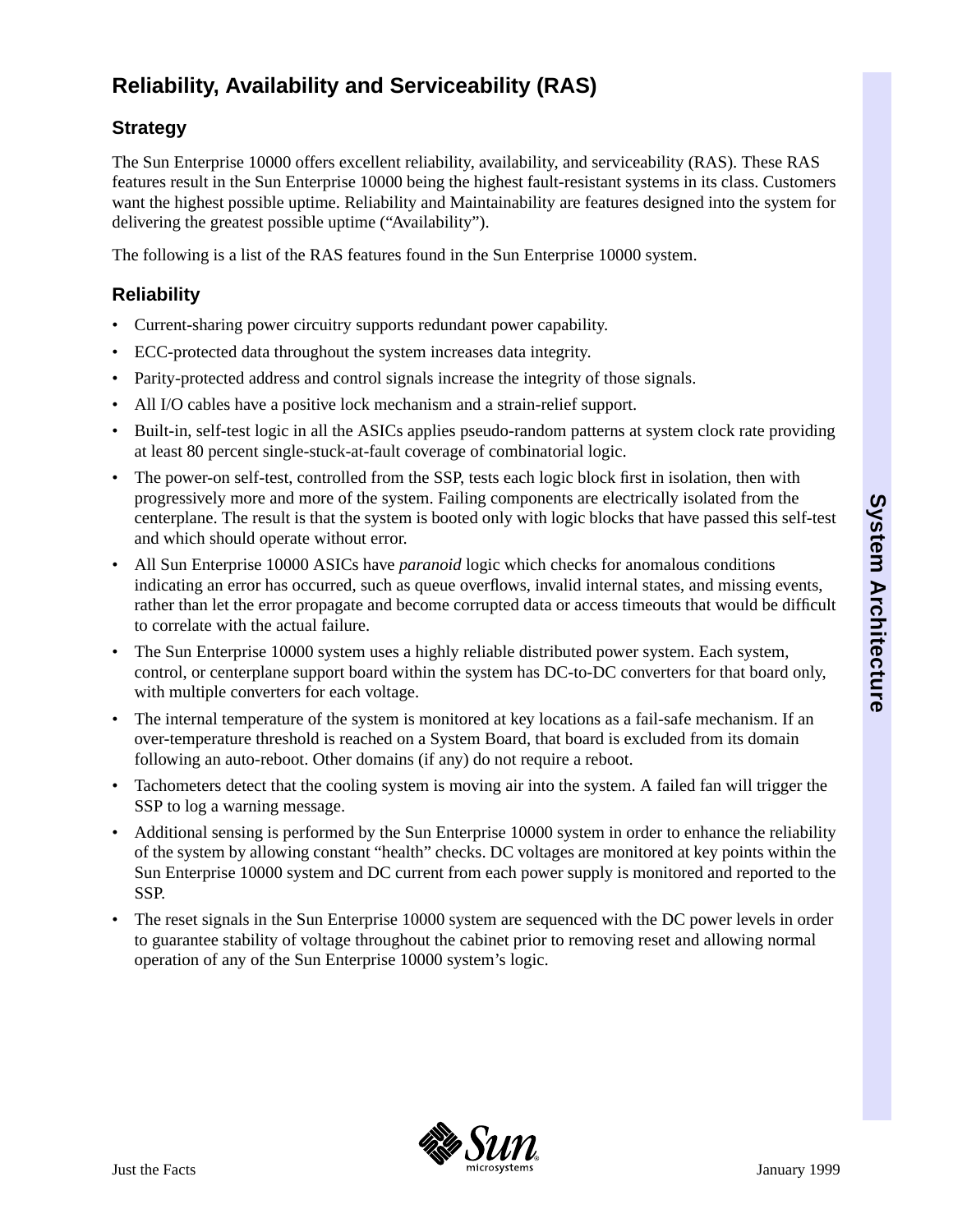#### **Reliability, Availability, and Serviceability (RAS) Features** *(cont.)*

#### **Availability**

- Sophisticated system diagnostics minimize downtime.
- Multiple UltraSPARC modules provide redundancy.
- Fan trays each have two fans. Should one of a pair fail, the survivor provides sufficient cooling. A warning message is logged.
- Remote administration control allows remote reboots and power-cycling.
- Redundant components can be added to augment the system's already high reliability and availability. There are no components in the system which cannot be configured redundantly if the customer so desires.
- Intelligent SSP identifies system and component errors and then takes corrective action.
- During an automatic reboot, the system uses power-on self-test (POST) to automatically reconfigure around a hard failure prior to bringing the system up.
- Each side of the centerplane has its own 48V distribution bus, and each system board develops its own low-voltage supplies locally with on-board regulators. Should a regulator fail, the system adapts automatically by reconfiguring itself to exclude the offending board.
- The base Sun Enterprise 10000 system uses three line cords, each fed by a separate 220V, single-phase, 50/60-Hz, AC circuit, to deliver the required input power to the bulk DC supplies. A fourth discrete line cord serves the system's I/O space. This level of redundancy ensures against a system-wide power loss and also reduces the current through any one circuit.
- Multiple operating systems and/or diagnostics can be co-hosted by the hardware using several, independent system domains. This keeps development work isolated from production, thereby improving the production availability.
- For even higher availability, a pair of Sun Enterprise 10000 systems can be configured in a redundant fashion so, should the primary system fail, processing continues with the secondary Sun Enterprise 10000 system. All this is under control of Sun Cluster failover software that effects a rapid and seamless switchover from one machine to the other.
- The Solaris Operating Environment panics and hangs result in an auto-boot of the system.
- In the event of a centerplane data crossbar component failure, one half of the crossbar is disabled and the system will again be operational following a reboot. This holds true for the address router as well.
- Error correction on the interconnect ensures that transient errors do not affect availability.

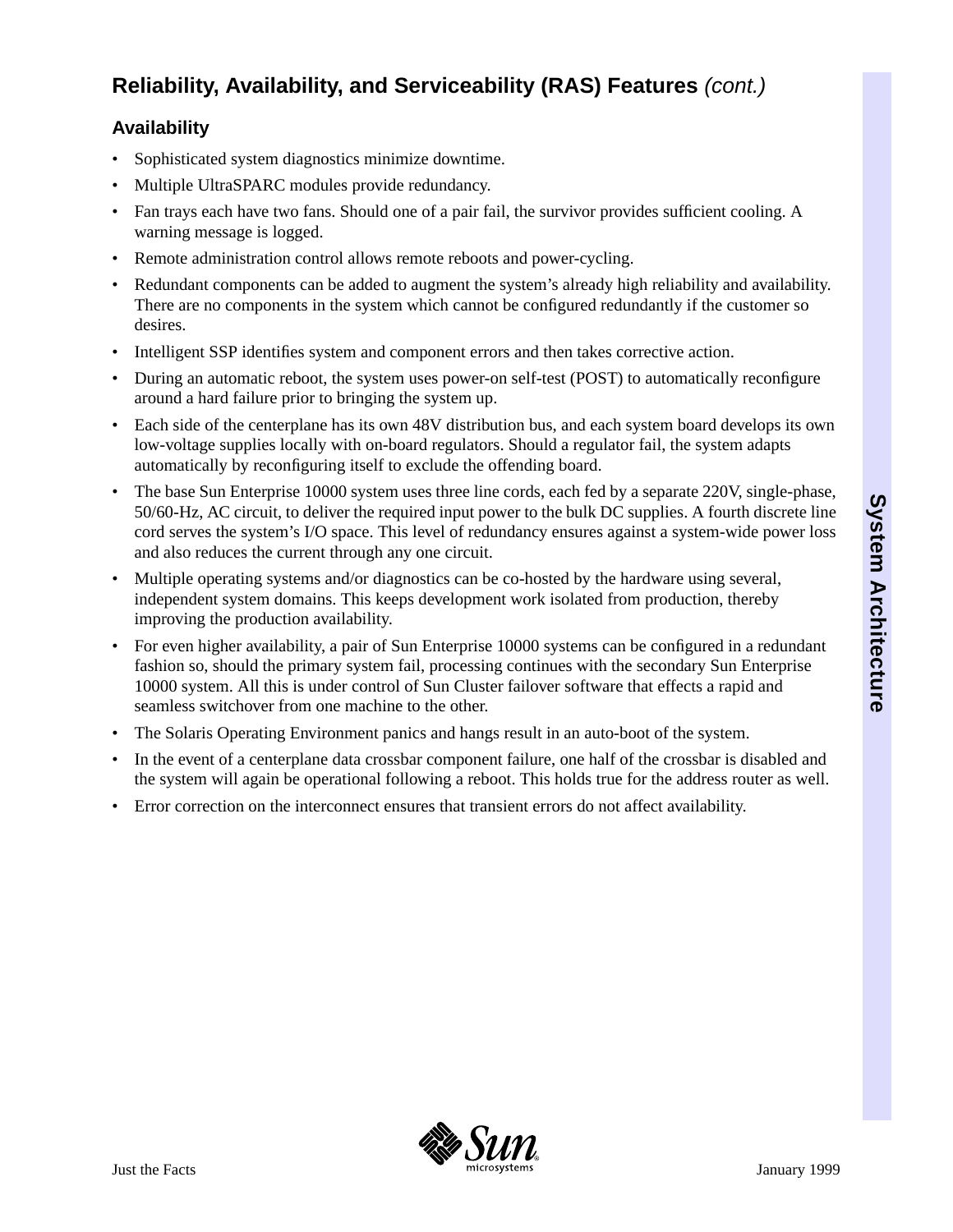#### **Reliability, Availability, and Serviceability (RAS) Features** *(cont.)*

#### **Serviceability**

- Modular system design makes it easy to replace failed components.
- Most hardware maintenance can be performed without taking the system off line; only the components actually being worked on are taken out of service. This uses the Sun Enterprise 10000 server's dynamic reconfiguration (DR) and hot-swap capabilities.
- The ability of Hostview to notify a system administrator of a failure allows the system administrator to know immediately which components have failed and need service.
- All centerplane connections are point-to-point making it possible to logically isolate system boards by dynamically reconfiguring the system.
- Improved remote administration control allows users to reboot and power-cycle in a "lights out" environment.
- Sun Validation Test Suite (SunVTS<sup> $M$ </sup>) allows users to perform UNIX®-level diagnostics.

The DR capability allows concurrent servicing of the system. It also allows system boards to be upgraded with different processors, more memory or have SBus cards added—all without materially disturbing a production system.

- When uncorrectable errors occur, information about the error is saved to help with further isolation.
	- The Sun Enterprise 10000 system has extensive error logging capabilities
- Connectors are keyed so that boards may not be plugged in upside down
- Special tools are *not* required to access the inside of the system for changing of field-replaceable units.
	- No jumpers are required for configuration of the Sun Enterprise 10000 system.
- Air filters are replaceable while the system is operational.
- The Sun Enterprise 10000 system uses a distributed DC power system with each system board having its own power supply.
	- This type of power system allows each system board to be powered on/off individually.
- All ASICs that interface to the centerplane have a loop-back mode, which allows a system board to be verified before it is dynamically reconfigured into the system.